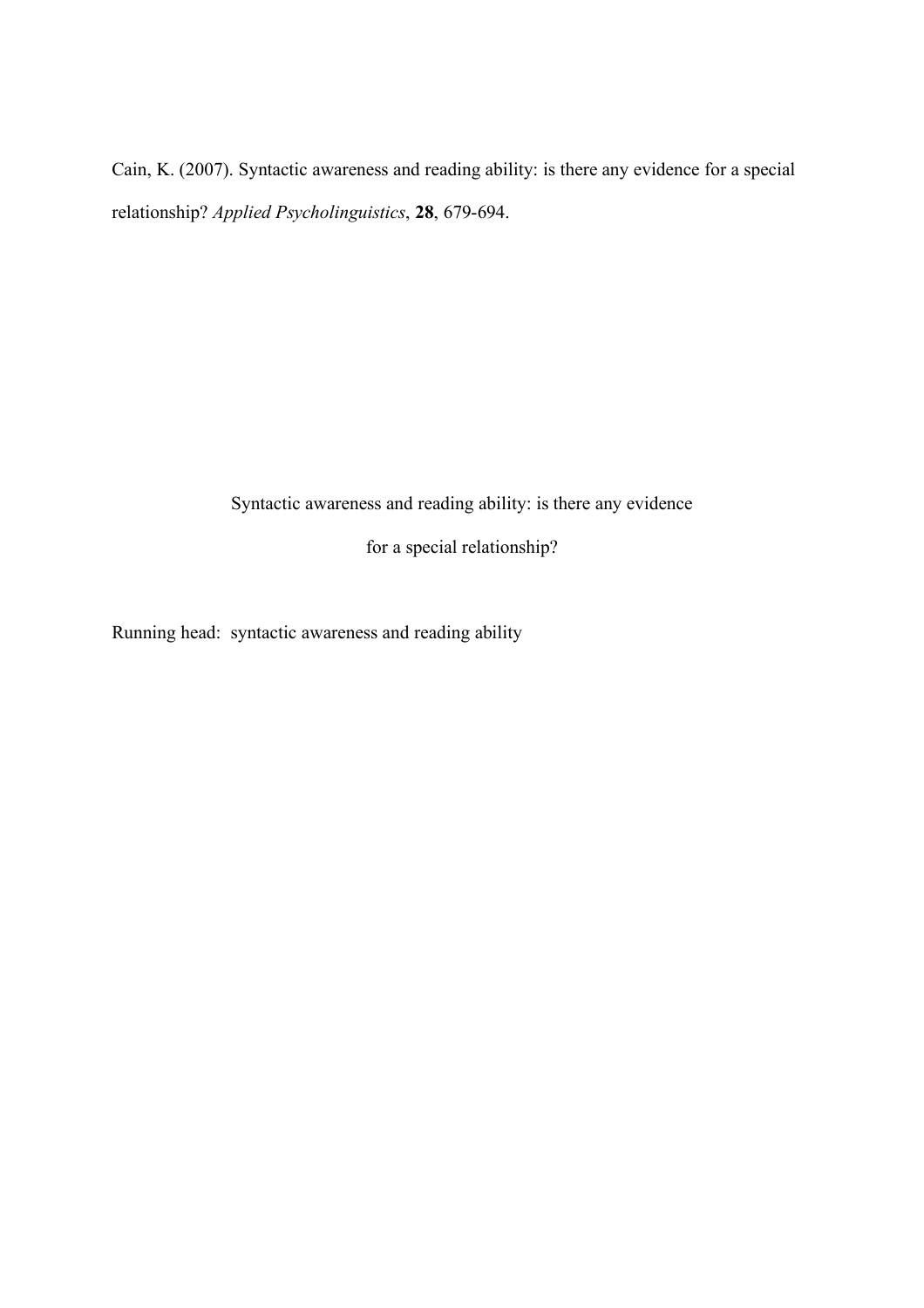Running head: syntactic awareness and reading ability

# Syntactic awareness and reading ability: is there any evidence

for a special relationship?

Dr Kate Cain

Lancaster University

Mailing address:

Department of Psychology

Lancaster University

Lancaster

## LA1 4YF

# UK

email: k.cain@lancs.ac.uk

tele: 01524 93990

fax: 01524 593744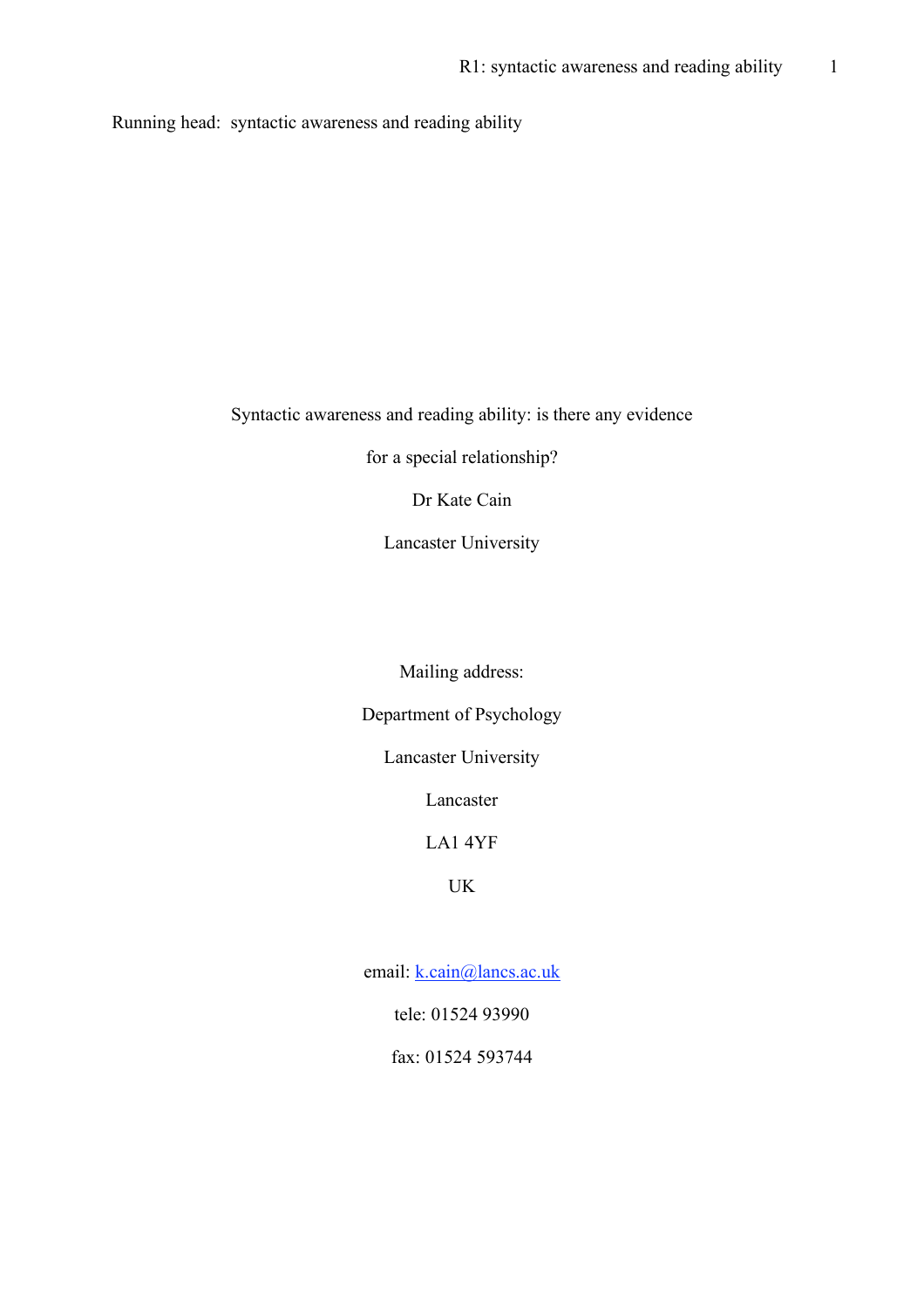#### Abstract

Syntactic awareness has been linked to word reading and reading comprehension (Tunmer & Bowey, 1984). The predictive power of two syntactic awareness tasks (grammatical correction, word-order correction) for both aspects of reading was explored in eight- and ten-year-olds. The relative contributions of vocabulary, grammatical knowledge, and memory to each were assessed. After vocabulary, memory explained variance on the word-order correction task; in contrast grammatical knowledge explained performance on the grammatical correction task. The relation between syntactic awareness and reading comprehension was mediated by vocabulary, grammatical knowledge, and memory; in contrast, word reading and syntactic awareness shared unique variance not explained by these controls. The implications for how we measure syntactic awareness and its relation with reading ability are discussed.

word count  $= 119$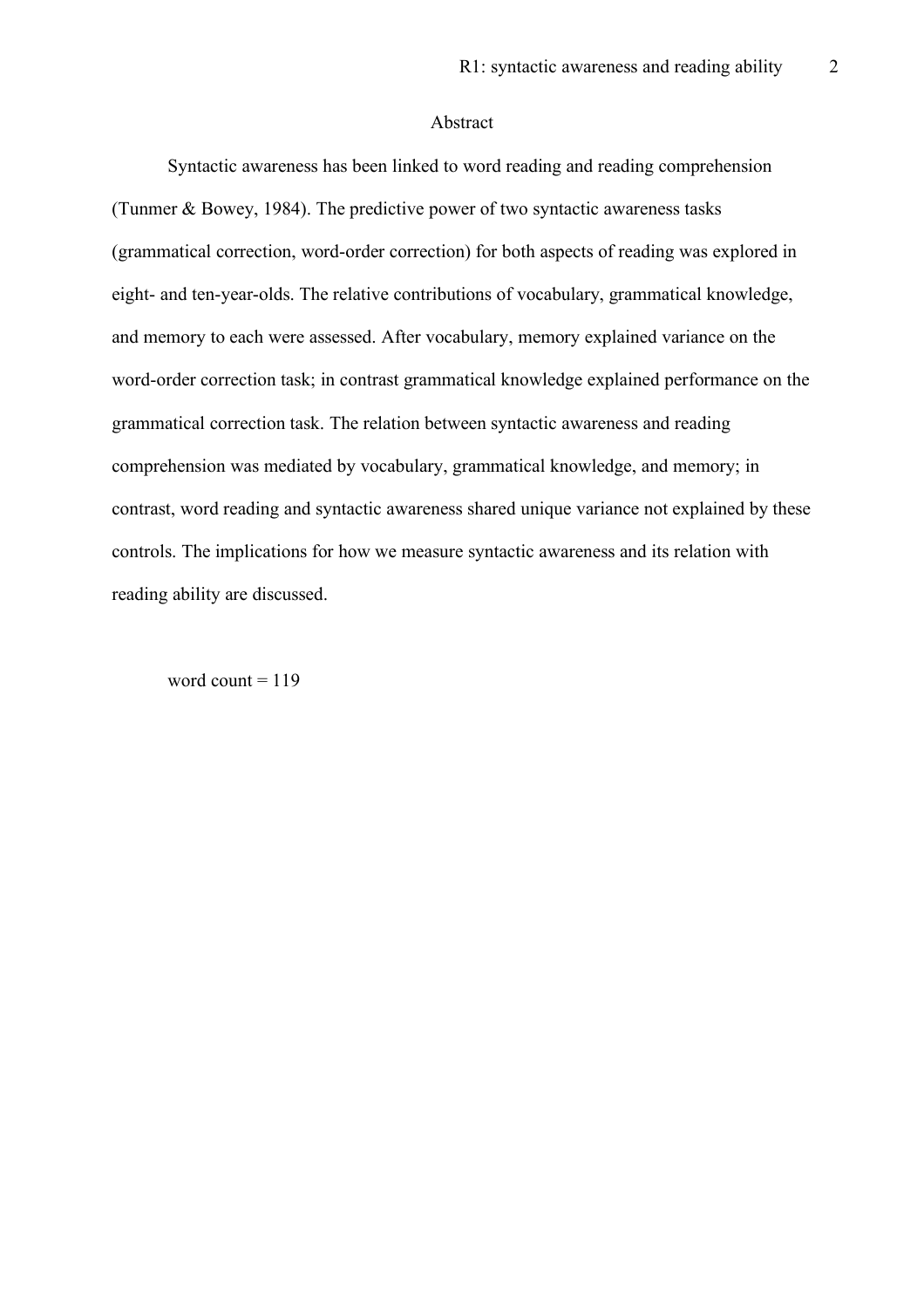Syntactic awareness and reading ability: is there any evidence for a special relationship?

Syntactic (or grammatical) awareness refers to the ability to manipulate and reflect on the grammatical structure of language. Tasks that assess this ability include word order correction tasks, in which the words of a sentence are presented in a jumbled order and have to be re-arranged, e.g. 'strokes the cat Sue', and grammatical correction tasks, where a grammatical or morphological anomaly in a sentence must be repaired, e.g. 'The girl eat the chocolate'. Syntactic awareness is a metalinguistic skill, distinct from the comprehension or production of a sentence, because it concerns the ability to consider the *structure* rather than the *meaning* of a sentence. Performance on measures of syntactic awareness improves with age and is related to reading ability (Bowey, 1986a, 1986b; Siegel & Ryan, 1989). The current research had two aims. First to determine the contribution made by vocabulary, grammatical knowledge and memory to performance on different measures of syntactic awareness. Second, to investigate whether or not these skills mediate the relations between syntactic awareness and reading ability.

The central focus in the study of syntactic awareness has been its relation to reading ability. Syntactic awareness has been hypothesised to relate specifically to both word reading and reading comprehension. It is thought to aid word recognition skills by enabling a reader to use the syntactic constraints of a sentence to decode unfamiliar words (Rego & Bryant, 1993; Tunmer, 1989; Tunmer & Hoover, 1992) and reading comprehension by facilitating sentence- and text-level integration and monitoring skills (Tunmer & Bowey, 1984). Syntactic awareness predicts 5-year-olds' ability to use context to read words that they are unable to read in isolation (Rego & Bryant, 1993) and 9-year-old's accuracy at reading words in context (Muter & Snowling, 1998). Some studies find a specific relation between word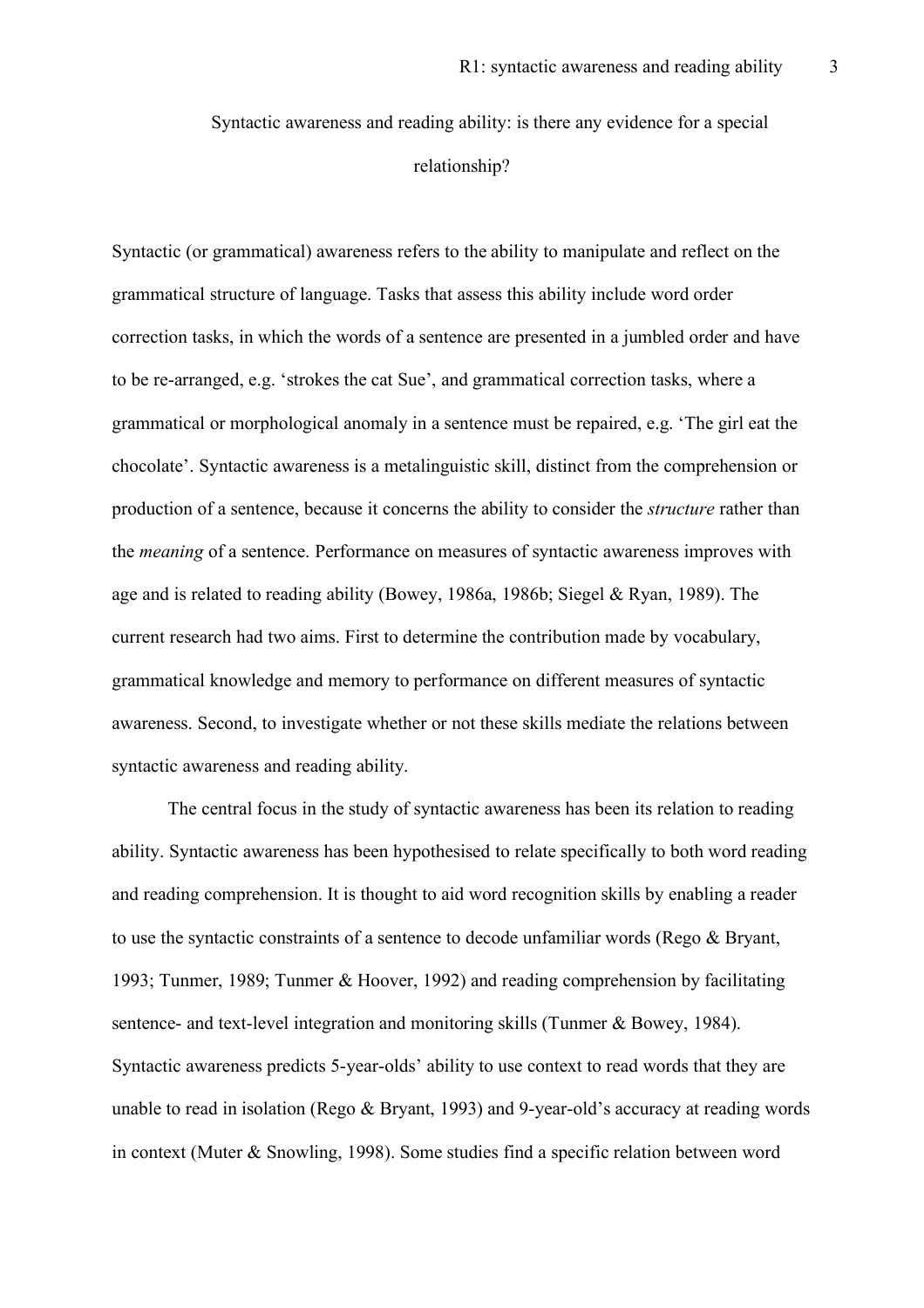reading and syntactic awareness even after controlling for receptive vocabulary (Bowey, 1986a) and other variables such as short-term memory (Willows & Ryan, 1986), although studies that control for additional measures, such as sentence repetition do not (Bowey & Patel, 1988).

A number of studies have considered the relations between syntactic awareness and reading comprehension. The two skills are correlated in 6-10-year-olds (Bowey, 1986b; Bowey & Patel, 1988) and syntactic awareness in Grade 1 predicts reading comprehension one year later via its influence on decoding and listening comprehension (Tunmer, 1989). Cross-sectional studies of children with poor reading comprehension report weaknesses on measures of syntactic awareness relative to same-age good comprehenders (Bentin, Deutsch, & Liberman, 1990; Gaux & Gombert, 1999; Nation & Snowling, 2000; Siegel & Ryan, 1988). Some studies find that syntactic awareness explains unique variance in reading comprehension after language and memory control measures (Willows & Ryan, 1986), although others do not (Bowey & Patel, 1988).

Despite over two decades of research investigating syntactic awareness and reading ability, the relation between the two is not clear: some studies report a specific relation between syntactic awareness and either word reading ability or reading comprehension, whereas other work suggests that the relation is mediated by language skills. Some of these differences may be explained by the use of different age groups: all of the skills investigated (reading ability, vocabulary, and metalinguistic awareness) develop with age, and the strength of the relations between them may change. In a longitudinal study of 5-8 year olds, Demont and Gombert (1996) found that the predictive power relations between different measures of syntactic awareness, word reading and reading comprehension changed over time. For example, 5-6 year-olds' syntactic awareness was the only unique predictor of reading comprehension at 8-9 years (after vocabulary and IQ controls), whereas in previous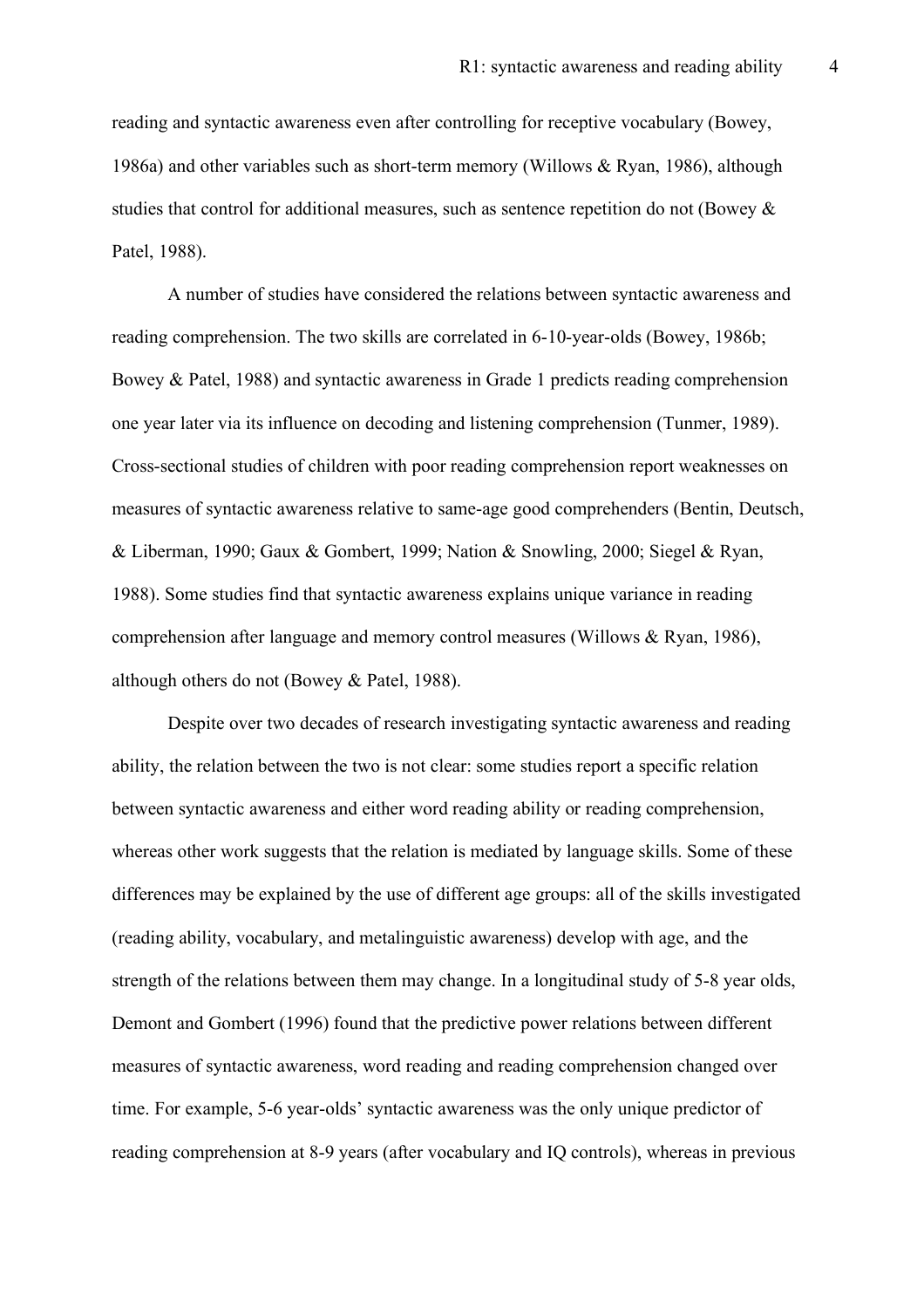years phonological awareness (related to word reading skill) was also important. Another source of differences is the use of a variety of syntactic awareness tasks, which may make different demands on syntactic knowledge and memory and may rely on different processing strategies. These factors and their relation to performance on different measures of syntactic awareness will be considered next.

Many studies have controlled for vocabulary as a measure of general language ability (e.g., Bowey, 1986a, 1986b; Bowey & Patel, 1988; Willows & Ryan, 1986). Another language ability that may influence performance on measures of syntactic awareness is comprehension of different grammatical structures. If an assessment of syntactic awareness includes late-acquired grammatical structures with which the child is not overly familiar, the test might become one of knowledge rather than one of metalinguistic awareness. Tests of grammatical correction require the detection and repair of a grammatical or morphological anomaly in a sentence, e.g., 'The rabbit eat the carrot', whereas word-order correction tasks do not. Thus, some measures of syntactic awareness may be more dependent upon syntactic knowledge than others. Sentence-level comprehension is necessary to understand at the level of the paragraph and syntactic knowledge is correlated with passage comprehension (e.g., Goff, Pratt, & Ong, 2005). There do not appear to be any investigations of the relation between reading comprehension and syntactic awareness that have included measures of syntactic knowledge or sentence comprehension that are independent of metalinguistic skill. A comprehensive assessment of children's understanding of different syntactic structures was included in the current work, to determine how this knowledge was related to performance on different measures of syntactic awareness and whether or not it mediated the relation between syntactic awareness and reading comprehension.

Assessments of syntactic awareness tap into memory processes, so memory capacity may be an important determinant of performance on these tasks. Grammatical correction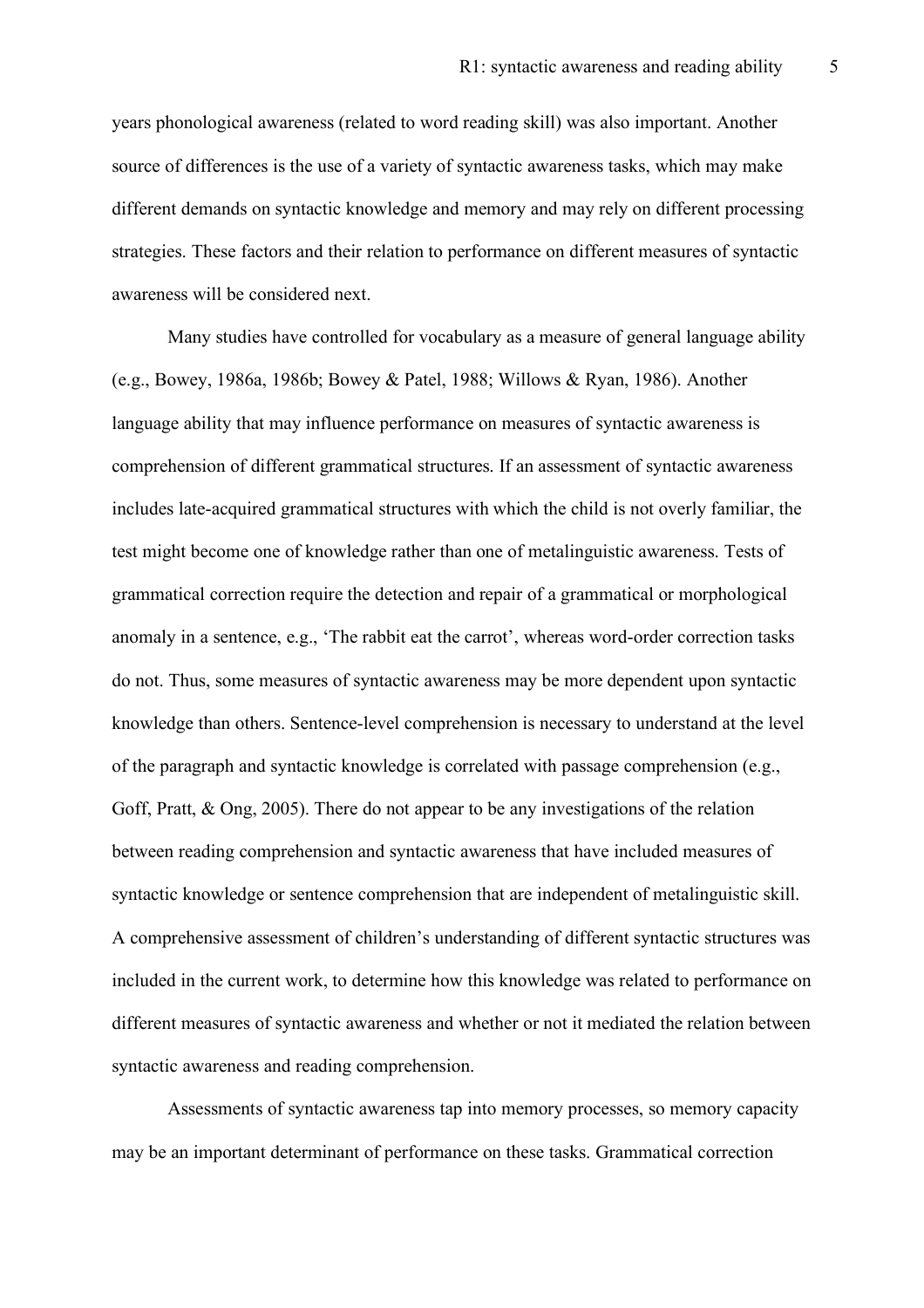tasks require the storage of the sentence while the error is identified and corrected before a response is made. Word-order correction tasks involve the storage and re-arrangement of the jumbled words. Both tasks tap into short-term storage of verbal information and, perhaps, the capacity to simultaneously process and store information. Memory is correlated with word reading and reading comprehension (Cain, Oakhill, & Bryant, 2004; Swanson & Howell,  $2001$ ) as well as with syntactic awareness (e.g. Siegel & Ryan, 1988) but syntactic awareness predicts reading ability after statistically controlling for memory (e.g., Gaux & Gombert, 1999; Gottardo, Stanovich, & Siegel, 1996; Willows & Ryan, 1986).

The type of syntactic awareness task used and the length of each trial may influence its relation with memory. Bowey (1994) suggests that word-order correction and grammatical correction trials make different demands on memory. Item length varies considerably (from between 3-10 words) in some measures of syntactic awareness (e.g., Bowey, 1986a; Gottardo et al., although these studies included memory controls). Independent measures of short-term and working memory were included in the current study to determine whether memory is differentially related to performance on these measures of syntactic awareness and to control for its relation with both syntactic awareness and reading. For each task, length of item was also manipulated to explore further the influence of memory on performance.

Alternative measures of syntactic awareness may rely on different processing strategies. Although grammatical knowledge is required to understand the meaning of certain structures such as passives, the meanings of other sentences may be grasped from the component words even if errors are apparent, e.g., 'my sisters is going shopping.' Bowey (1994) proposes that word-order correction tasks (e.g., 'ran after the boy bus the') rely more heavily on semantic processing strategies than grammatical correction tasks (e.g., 'Yesterday, he visit his mother') and that the contribution of semantic processing strategies to word-order correction tasks may be reduced by the use of semantically reversible materials, such as 'ran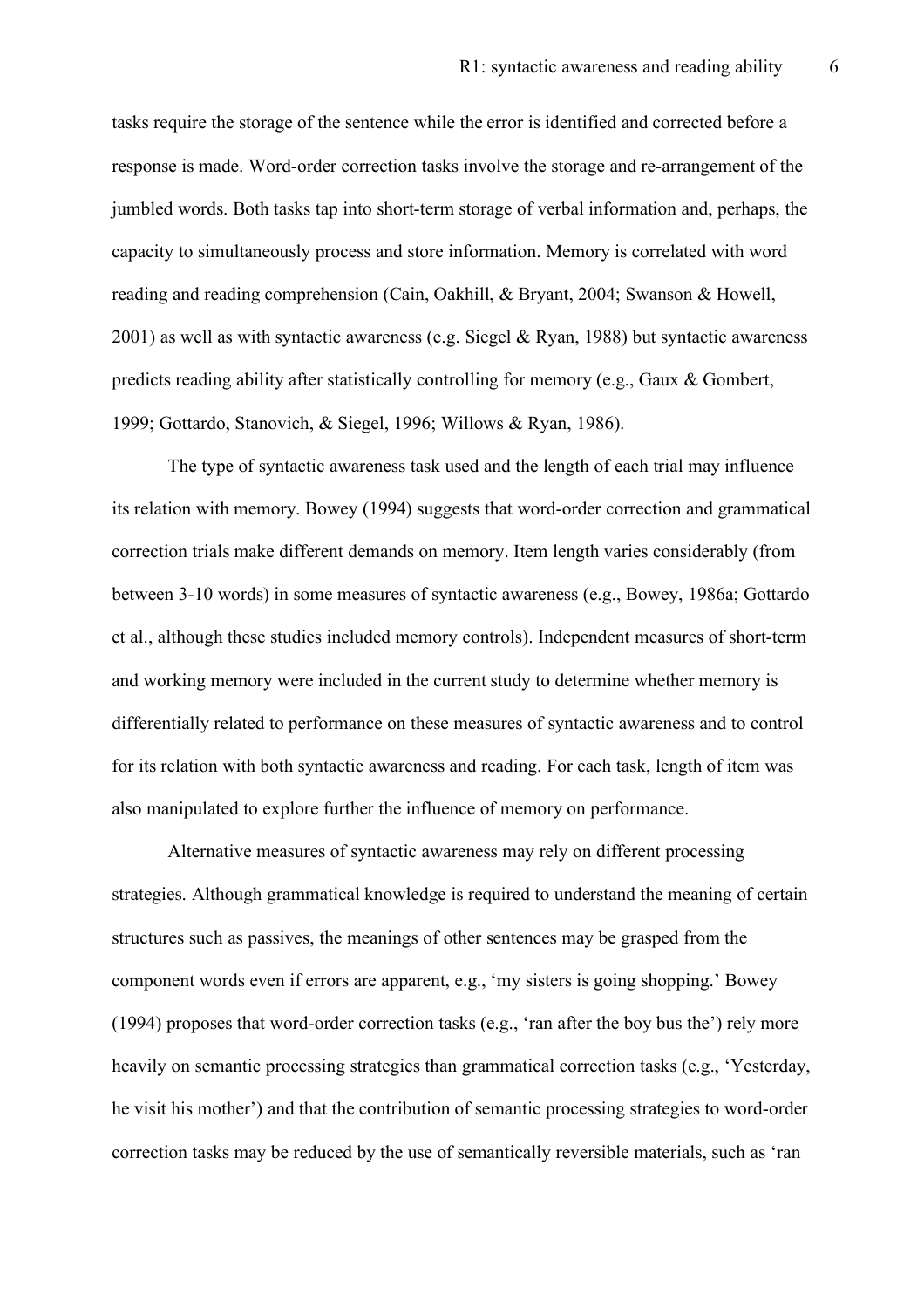after the goat the donkey'. If so, reading comprehension should be more strongly related to performance on the word-order correction task, and specifically to semantically reversible items because of a shared reliance on meaning-based processing strategies, compared to performance on the grammatical correction task. However, the reversibility of the items on word-order correction tasks affects performance of both good and poor comprehenders similarly (Nation & Snowling, 2000), which suggests that strategies or skills other than semantic processing are important determinants of performance on this task. In the current research, scores on measures of grammatical correction and word-order correction (including a comparison of items that were either semantically reversible or constrained) were examined in relation to reading comprehension performance.

This review demonstrates that there is a need to take another look at syntactic awareness and the factors that may contribute to success on these tasks (knowledge of grammatical structures, memory, task factors, as well as vocabulary) and also at the relations between syntactic awareness and word reading and reading comprehension. The research questions were as follows:

#### *1a. Which skills influence performance on measures of syntactic awareness?*

A primary aim of this research was to determine how comprehension of different grammatical structures and memory were related to performance on two different measures of syntactic awareness and whether this relation changes with age over and above vocabulary, which has often been used as an index of general language ability in previous studies.

*1b. Does item length influence the predictive power of memory for the two different measures of syntactic awareness?* 

A subsidiary aim was to explore how memory influenced performance on the two tasks. It was predicted that performance on the word-order correction task would be more adversely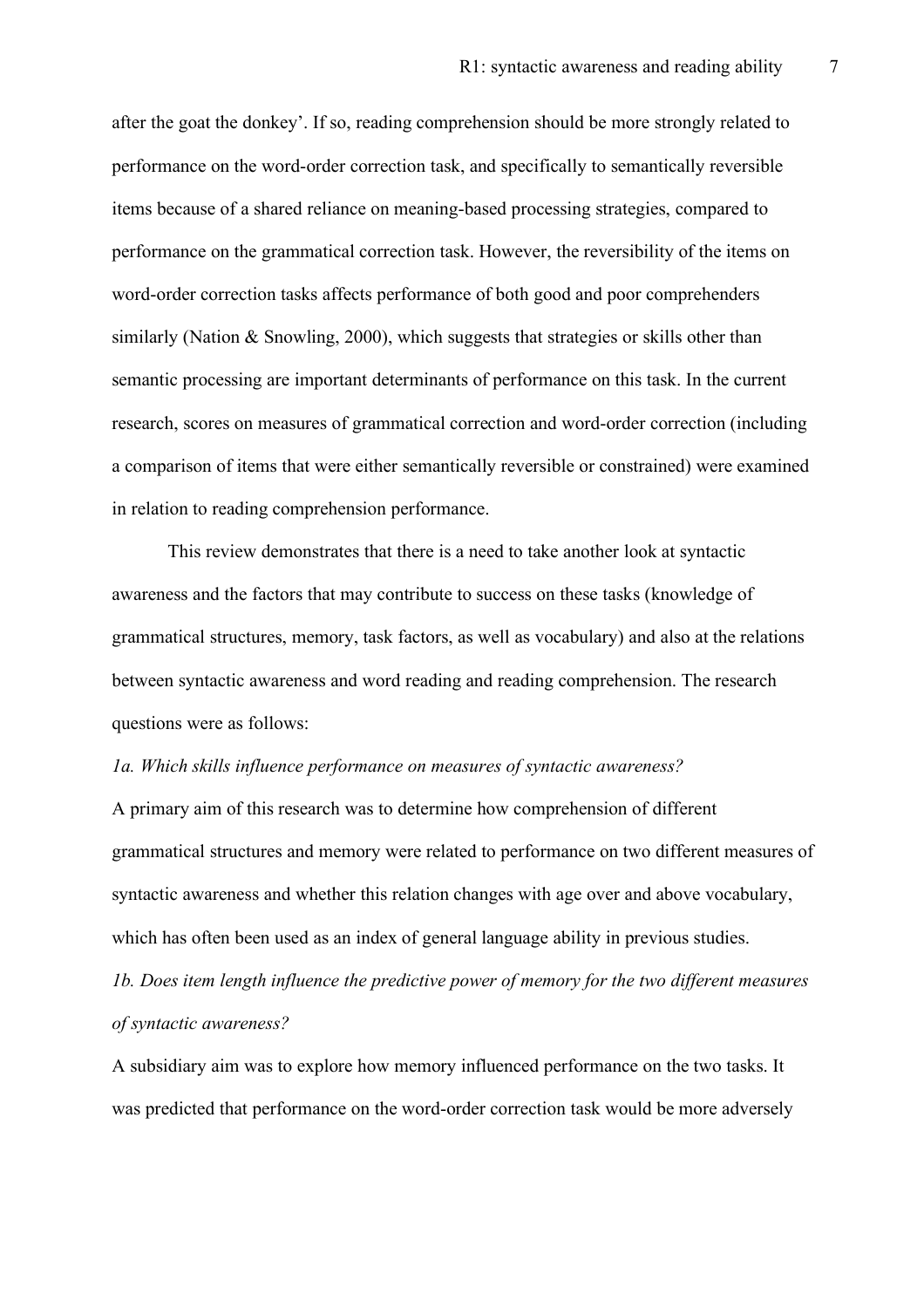affected by item length (number of words in the trial) than grammatical correction, because the former is more dependent on memory, as proposed by Bowey (1994).

*2a. Is there a special relation between syntactic awareness and reading ability?*

The second main aim was to determine whether the two different measures of syntactic awareness shared a specific relation with word reading in context and reading comprehension skill, over and above the measures of language and memory, and whether this relation changes with age.

# *2b. Does item type influence the predictive power of word-order correction for reading comprehension?*

A subsidiary aim was to explore whether word-order correction items that can be processed with meaning-based strategies share a stronger relation with reading comprehension than those that are more dependent on syntactic strategies. Support for this would be a stronger relation between reading comprehension and semantically constrained items in the wordorder correction task.

To address these research questions, we investigated the relations between word reading accuracy, reading comprehension and two measures of syntactic awareness in two groups of young children aged 7-8 and 9-10 years. The relative contributions made by receptive vocabulary, comprehension of different grammatical structures, short-term and working memory to performance on these tasks was assessed.

#### Method

#### *Participants*

Children were selected from 10 classes in three schools serving mixed catchment areas in the east of England. One hundred and ninety-six children aged 7-8 and 9-10 years completed a group-administered vocabulary assessment (see below). All other assessments were individually administered in a quiet room in the child's school. Children were excluded from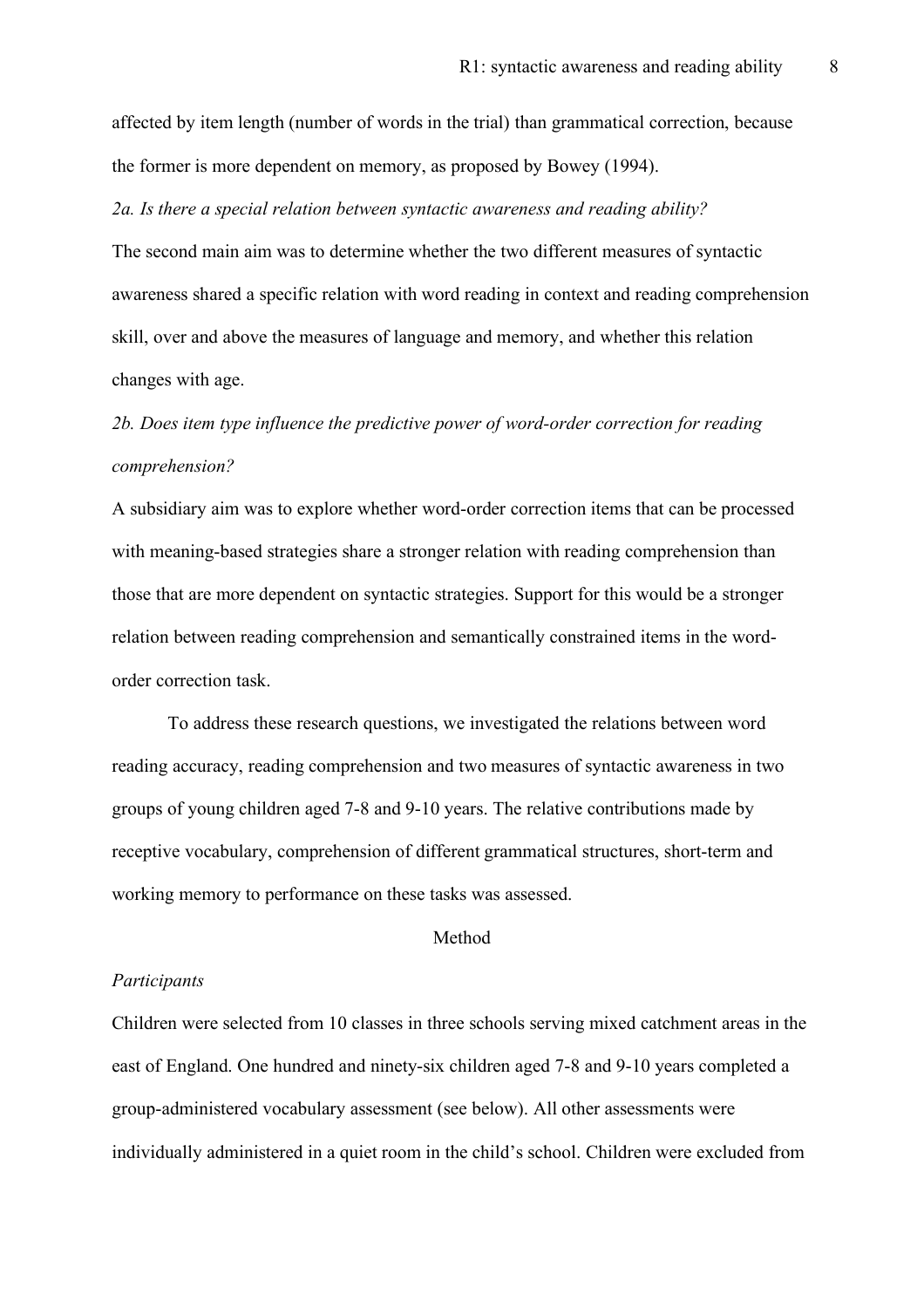further assessment on the following basis: their performance on the vocabulary assessment (see below) was at floor or ceiling; their first language was not English; they had a statement of special needs; parental permission to participate in the study was not provided  $<sup>1</sup>$ . The</sup> analyses reported are based on participating individuals for whom there were complete data: 49 7-8-year-olds (26 boys, 24 girls; mean age = 7 years, 9 months, SD=3.35) and 50 9-10 year-olds (26 boys, 26 girls; mean age = 9 years, 9 months,  $SD = 3.64$ ).

#### *Control measures*

*Vocabulary*. Receptive vocabulary has been used as an index of language ability in previous studies of syntactic awareness (e.g. (Bowey, 1986b). Receptive vocabulary was measured with a group-administered version of the *BPVS-II* (Dunn, Dunn, Whetton, & Pintillie, 1992, see Stanovich & Cunningham, 1992, for a similar modification). The test comprised 38 words. The experimenter read out the word and the child ticked the corresponding picture in their individual booklet. One point was awarded for each correct answer. Reliability, assessed by calculating Cronbach's alpha over items, was adequate:  $\alpha$  = 0.73.

*Grammatical knowledge.* Children completed the Test for Reception of Grammar - II (TROG-II, (Bishop, 2003), a standardised assessment of receptive grammatical knowledge. In this test, children are presented with four pictures and an orally presented sentence and are required to select the picture that represents the meaning of the sentence. There are four items to test each grammatical contrast and testing is discontinued when five consecutive blocks of four items are failed. Standardised scores are available but raw scores (total number of blocks passed) are used in the analyses with both age groups and are reported in Table 1. The reported internal reliability is high at .88.

*Short-term memory.* The ability to store and recall verbal information was tested in the following way. Children were presented aurally with lists of digits increasing in length,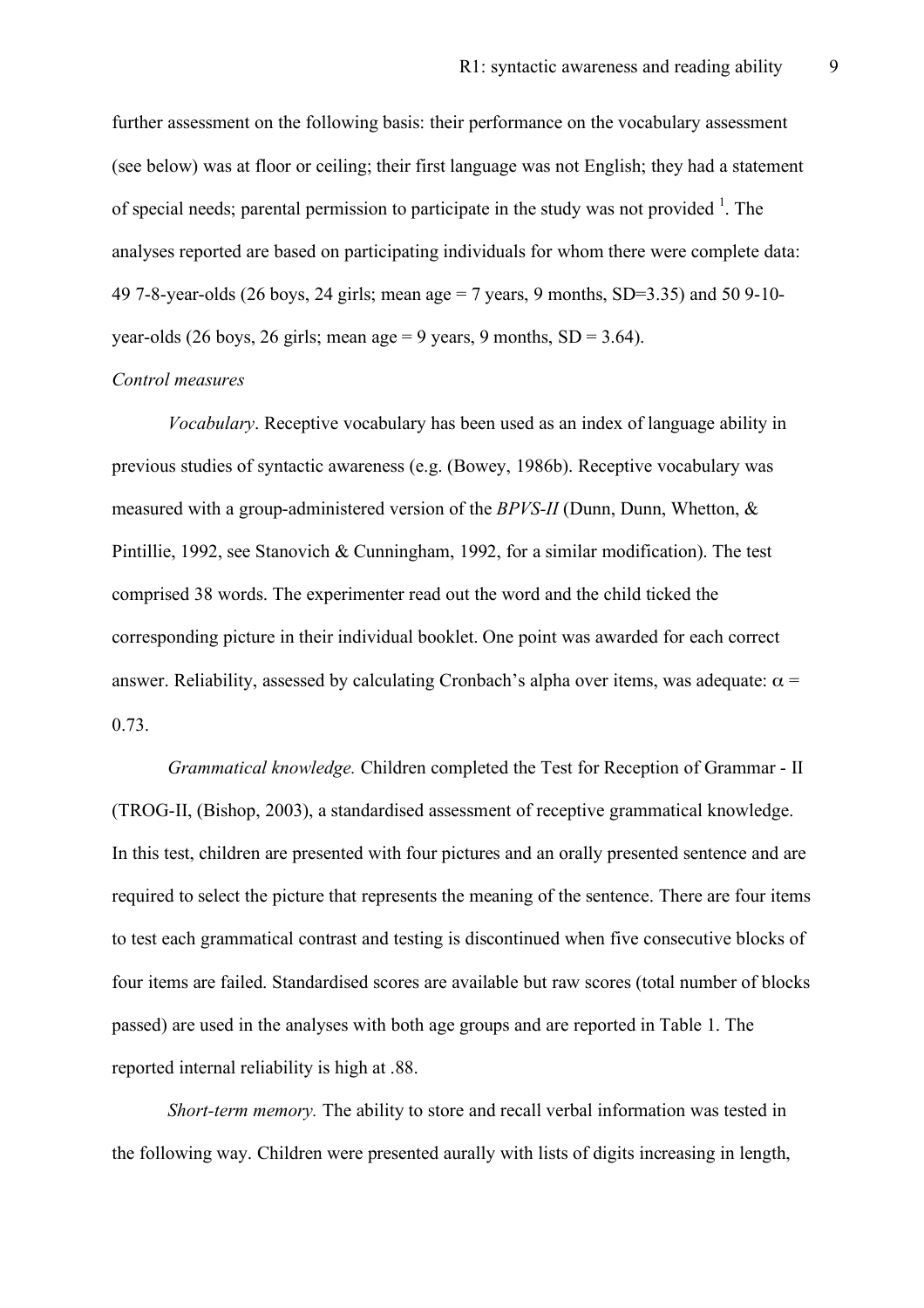starting with just two digits. The task was to repeat back the digits, in the order of presentation. There were two items at each level and testing was discontinued when two consecutive errors were made. The number of trials correctly completed was the measure used in the analyses.

*Working memory*. The digit reading working memory test developed by Yuill, Oakhill, and Parkin (Yuill, Oakhill, & Parkin, 1989) was used to assess storage and processing. Children read groups of three digits and were required to remember the final digit from each group. They were presented with three trials containing two groups of digits, three trials with three groups of digits, and three trials with four groups of digits. Children were instructed to recall the items in the order of presentation. Two practice items with corrective feedback were given. The total number of items recalled is reported, with a maximum possible of 27. The reliability of this test reported by Seigneuric, Ehrlich, Oakhill and Yuill (2000) is .67.

#### *Reading ability.*

The Neale Analysis of Reading Ability - II (NARA-II; Neale, 1997) is an individually-administered test, in which children read texts increasing in length. After each text a set of questions to tap memory for literal details and inferable information is asked. Word reading errors are corrected up to a prescribed limit: testing is discontinued when this is reached. The test provides a word reading accuracy score, based on the number of word reading errors made, and a reading comprehension score, based on the number of comprehension questions answered correctly. Raw scores are used in the analyses where age is a factor; age-equivalent scores are reported in Table 1. Children completed Form 1, for which reliability for this age range is between .82-.86 for word reading accuracy, and between .93-.95 for reading comprehension.

#### *Syntactic awareness.*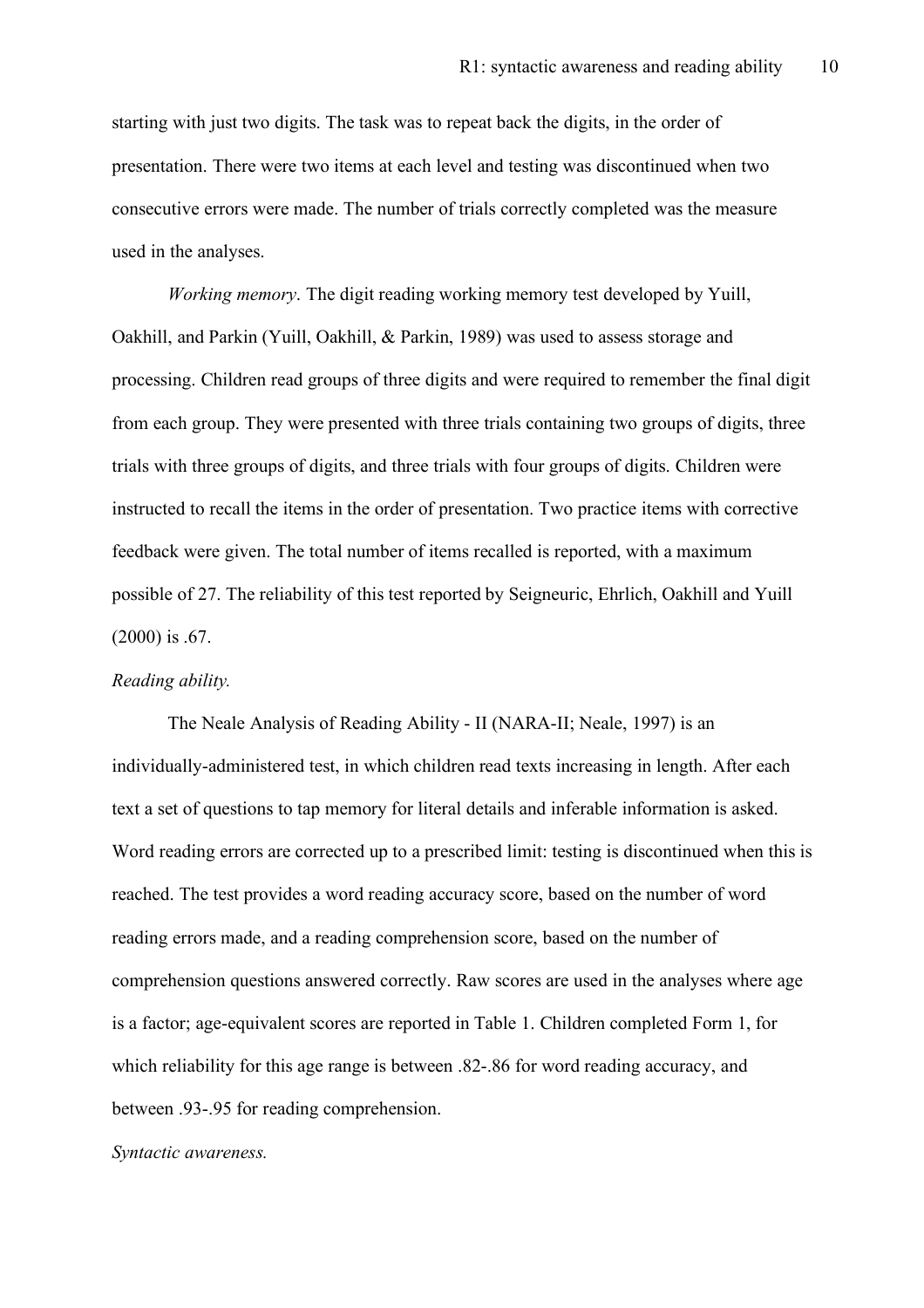Children completed two measures of syntactic awareness: grammatical correction and word-order correction.

*Grammatical correction.* This task comprised twelve items with four examples each of the following error types: subject-copula verb agreement, e.g. 'the baby are sick'; subjectverb agreement, e.g. 'The girls climbs the tree'; tense agreement, e.g. 'Yesterday, John learn his spellings'. In the current study, there were two items of 4-6 words and two items of 9-10 words, for each error type. Children were told 'I am going to read out some sentences that are wrong and I want you to fix them, to make them better.' They were given three practice items with corrective feedback. One repetition of each item was provided, if necessary. One point was awarded for each correct answer.

The measurement of performance on grammatical correction tasks is confounded by automatic corrections, particularly for younger children (Bowey, 1986a). Scores on grammatical correction tasks can be adjusted to take into account spontaneous corrections, an approach adopted in the current study. Spontaneous corrections were measured in a different session, in which children's ability to imitate ungrammatical sentences was recorded. Children heard twelve new items of the same error types and were instructed to repeat the sentence exactly as they heard it 'even it sounds wrong'. Three practice items with corrective feedback were given. In addition, when two consecutive experimental items were corrected by the child rather than repeated, the instruction to repeat back exactly what the child had heard was reiterated. The younger children made more spontaneous corrections than did the older children,  $t(97) = 3.49$ ,  $p < .005$ . Performance on the grammatical correction task was corrected for performance on the imitation task (total grammatical performance minus grammatical imitation). The total scores across all trials are used in the primary analyses and the comparison between short and long items is reported separately to address the relevant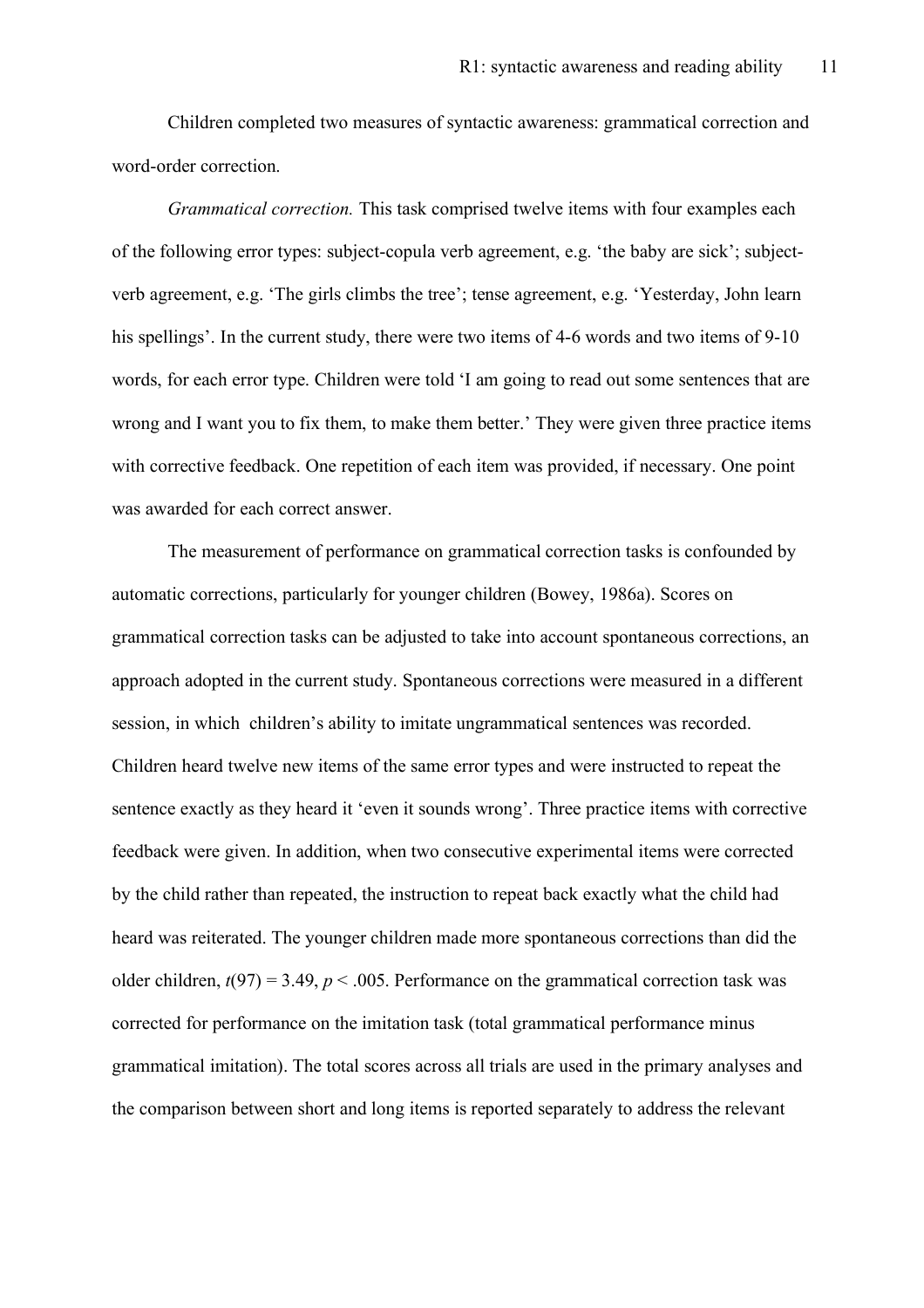subsidiary aim. The total scores are reported in Table 1. Reliability over all items was adequate,  $\alpha = 0.69$ .

*Word-order correction.* This task comprised twelve items: six were potentially semantically reversible, e.g. 'the donkeys the horse races' and six were semantically constrained, e.g. 'the girl the kittens brushes'. There were either five or eight words in each trial. Each item was read out to the child with normal prosody such that the error was not emphasised. Two points were awarded for each response in which the grammatical agreement was preserved, and one point was awarded when the response made sense but the grammatical agreement was changed, e.g. 'the donkeys race the horse'. The total scores (sum of short and long trials) are reported in Table 1. Reliability over all items was adequate,  $\alpha$  = 0.75.

#### Results

#### *Descriptive statistics*

Descriptive statistics for each age group's performance are reported in Table 1. The older age group obtained higher scores than the younger children on all measures. Cohen's *d* is reported as a measure of effect size ( $.2$  = small,  $.5$  = medium, and  $.8$  = large effect) for all significant *t*-test comparisons.

------------------------------------------

INSERT TABLE 1 AROUND HERE

------------------------------------------

## *Interrelations between measures*

The zero-order correlations between all measures are reported in Table 2. The main findings were as follows. Performance on the word-order correction task was correlated with reading ability and knowledge of vocabulary, as has been found in previous work. In addition, it was correlated with grammatical knowledge and digit recall in both age groups,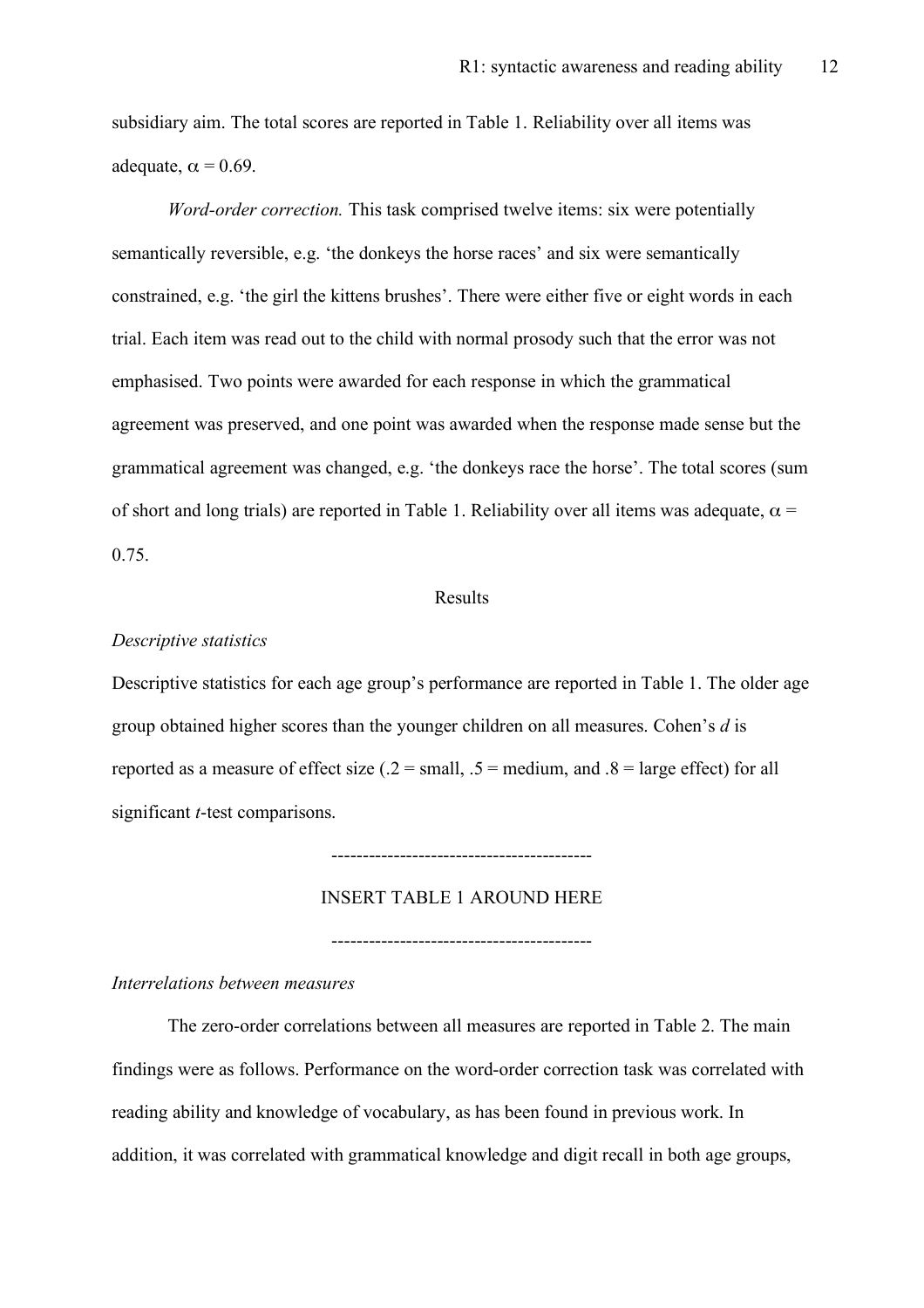and also digit working memory for the younger children. For the older children, scores on the grammatical correction task were correlated with the same measures. Grammatical correction did not show the same pattern of performance for the younger children. Different aspects of memory were important for the two age groups. For the older children, working memory was an important predictor of reading ability; for the younger children digit recall correlated with both word reading accuracy and reading comprehension.

# INSERT TABLE 2 AROUND HERE

------------------------------------------

------------------------------------------

*Which skills influence performance on measures of syntactic awareness?*

A series of fixed-order hierarchical multiple regressions with performance on either the word-order correction or grammatical correction tasks was conducted, to assess the relative contributions made by vocabulary knowledge, grammatical knowledge, and memory. Separate analyses were conducted for each age group. Three pairs of analyses were conducted for the older age group, to determine the predictors of performance on the wordorder correction task. In the first pair of analyses, vocabulary scores were entered in the first step. In one analysis, grammatical knowledge and digit recall were entered in the second and third step, respectively; the order of entry was reversed in the second analysis of this pair. The same principle was used for a pair of analyses in which grammatical knowledge was entered in the first step, and again for a pair of analyses in which digit recall was entered in the first step.

For the younger children a memory composite score was created, because both aspects of memory were correlated with performance on the word-order correction task. Scores on the digit recall and digit working memory task were standardized and the composite was used in the analyses 2 . The analyses were not conducted for the grammatical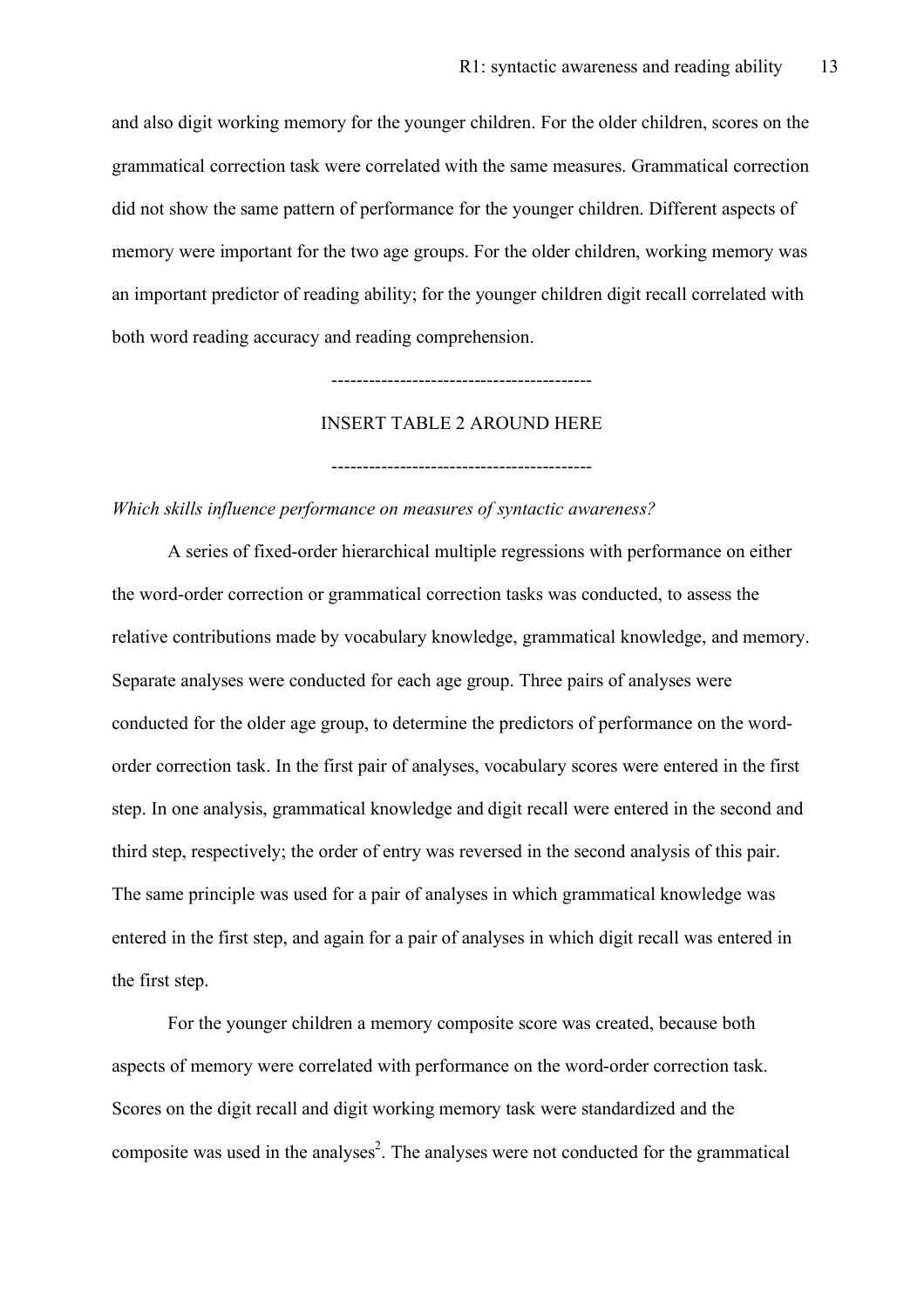correction task, because performance on this task did not relate to memory or vocabulary knowledge in this age group. The results are summarised in Table 3.

------------------------------------------

### INSERT TABLE 3 AROUND HERE

------------------------------------------

When word-order correction was the criterion, the two sets of analyses produce near identical patterns of prediction. For both age groups, vocabulary predicted unique variance in performance on the word-order correction task when entered last, after grammatical knowledge and digit recall. Similarly, memory predicted unique variance when entered in the third step. Grammatical knowledge only reliably predicted performance on this task when entered first. For the older children, the final  $R^2$  was .35, and the  $\beta$  values were: vocabulary = .44,  $p < .001$ ; memory = .32,  $p < .015$ ; grammatical knowledge = .11, ns. For the younger children, the results were very similar. The final  $R^2$  was .34, and the β values were: vocabulary = .35,  $p < .001$ ; memory = .37,  $p < .015$ ; grammatical knowledge = .08, ns. When the grammatical correction task was the criterion (older age-group only) vocabulary and grammatical knowledge were both reliable predictors and explained significant proportions of variance when entered at the third step. The three variables explained 39.6% of the variance, and the β values were: vocabulary = .38,  $p < .01$ ; memory = .18, ns; grammatical knowledge = .33,  $p < .015$ .

*Does item length influence the predictive power of memory for the two different measures of syntactic awareness?* 

Paired-sample *t*-tests confirmed that both age groups performed most poorly on the long trials of each task. The mean scores for short and long trials are reported in Table 1. The values for the word order correction task were  $t(48) = 4.58$ ,  $p < .001$  and  $t(49) = 3.16$ ,  $p <$ .005, for the younger and older children respectively; The values for the grammatical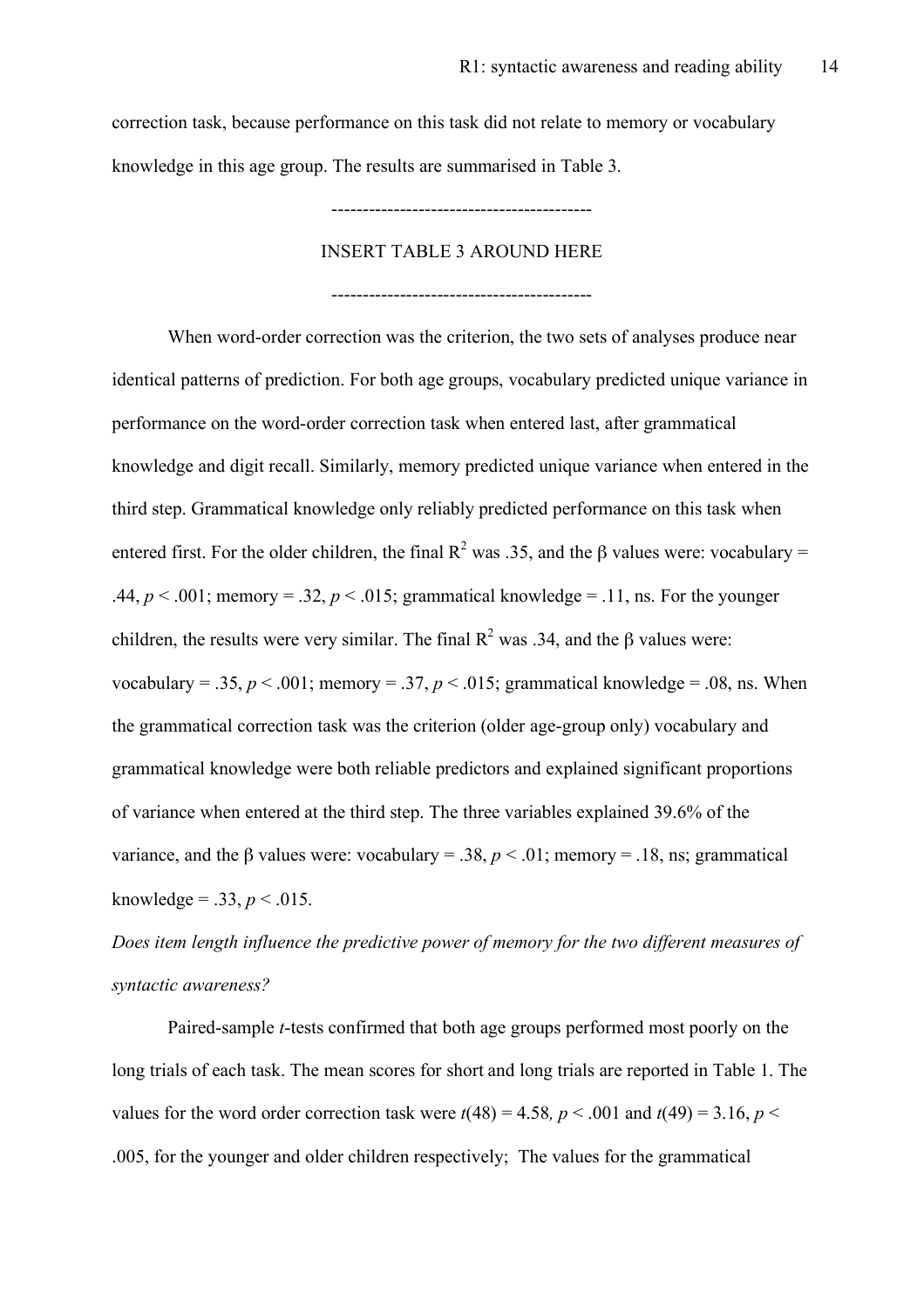correction task were  $t(48) = 9.39$ ,  $p < .001$  and  $t(49) = 10.50$ ,  $p < .001$ . Fixed-order multiple regression analyses, parallel to those described above, with performance on the long and short items as separate dependent variables were conducted. For the older children, memory explained a significant 9% of the variance for performance on the long items of the wordorder correction task when entered in the third step after vocabulary and grammatical knowledge. The model explained 27.6% of the variance, in total. Memory also explained an additional but nonsignificant proportion of the variance for short items,  $5.5\%$  ( $p = .079$ ), when entered last in the model, which accounted for 21.4% of the variance in total. Memory did not contribute to the prediction of long or short items on the grammatical correction task. For the younger age group, memory explained significant unique variance for both long (6.2%) and short items (9%) of the word-order correction task, when entered at the final step. *What mediates the relationship between syntactic awareness tasks and reading?* 

Performance on both measures of syntactic awareness was correlated with word reading accuracy and reading comprehension scores in the older age group. To determine whether the relations between performance on the syntactic awareness tasks and reading were mediated by the language and memory variables, two pairs of fixed-order hierarchical multiple regressions were conducted: one with word reading accuracy as the criterion; the other with reading comprehension. Parallel pairs of analyses were conducted for each criterion. In the first analysis of a pair, word-order correction (or grammatical correction) was entered in the first step and the remaining 'control' variables (vocabulary, grammatical knowledge, and memory) in the second step. In the second analysis the order of entry was reversed. For the younger age group, the analyses were conducted for the word-order correction task only and the memory composite score was included as one of the control variables. The results are summarised in Table 4 (both groups: word-order correction) and Table 5 (older children only: grammatical correction).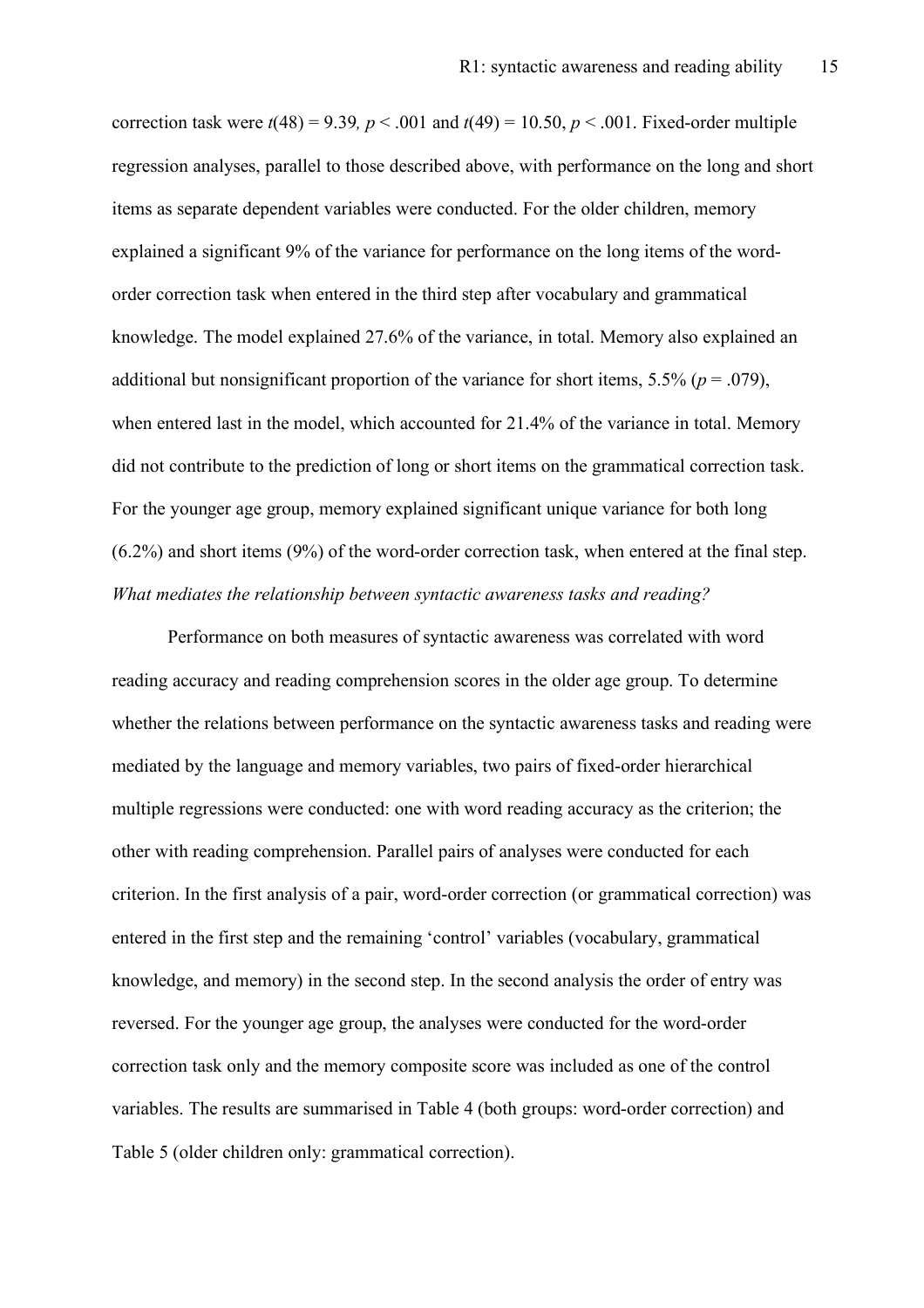INSERT TABLE 4 AROUND HERE

------------------------------------------

------------------------------------------

INSERT TABLE 5 AROUND HERE

------------------------------------------

------------------------------------------

For the older children, word-order correction was a unique predictor of word reading accuracy after the control variables. The relations between the different measures and the younger children's word reading accuracy were weak and did not reach statistical significance. The results for the prediction of reading comprehension were consistent for both age groups: performance on the word-order correction task did not predict a significant proportion of additional variance in reading comprehension after the control variables. Similarly, grammatical correction was not a unique predictor of variance in word reading accuracy or reading comprehension (older children only).

*Does item type influence the predictive power of word-order correction for reading comprehension?* 

Semantic processing strategies can be used to process semantically constrained trials, e.g., 'the girl the kittens brushes', but do not help with semantically reversible ones, e.g., 'the donkeys the horse races'. Each age group found the latter items the hardest. For the older children,  $Ms = 4.34$  (1.23) and 3.68 (1.28),  $t(49) = 3.16$ ,  $p < .001$ ; For the younger children, the means in order were:  $Ms = 3.89$  (1.46) and 3.15 (1.48),  $t(48) = 2.84$ ,  $p < .01$ . There was evidence that meaning-based processing strategies might underpin the relation between some word-order correction tasks and reading comprehension in the older age group. For these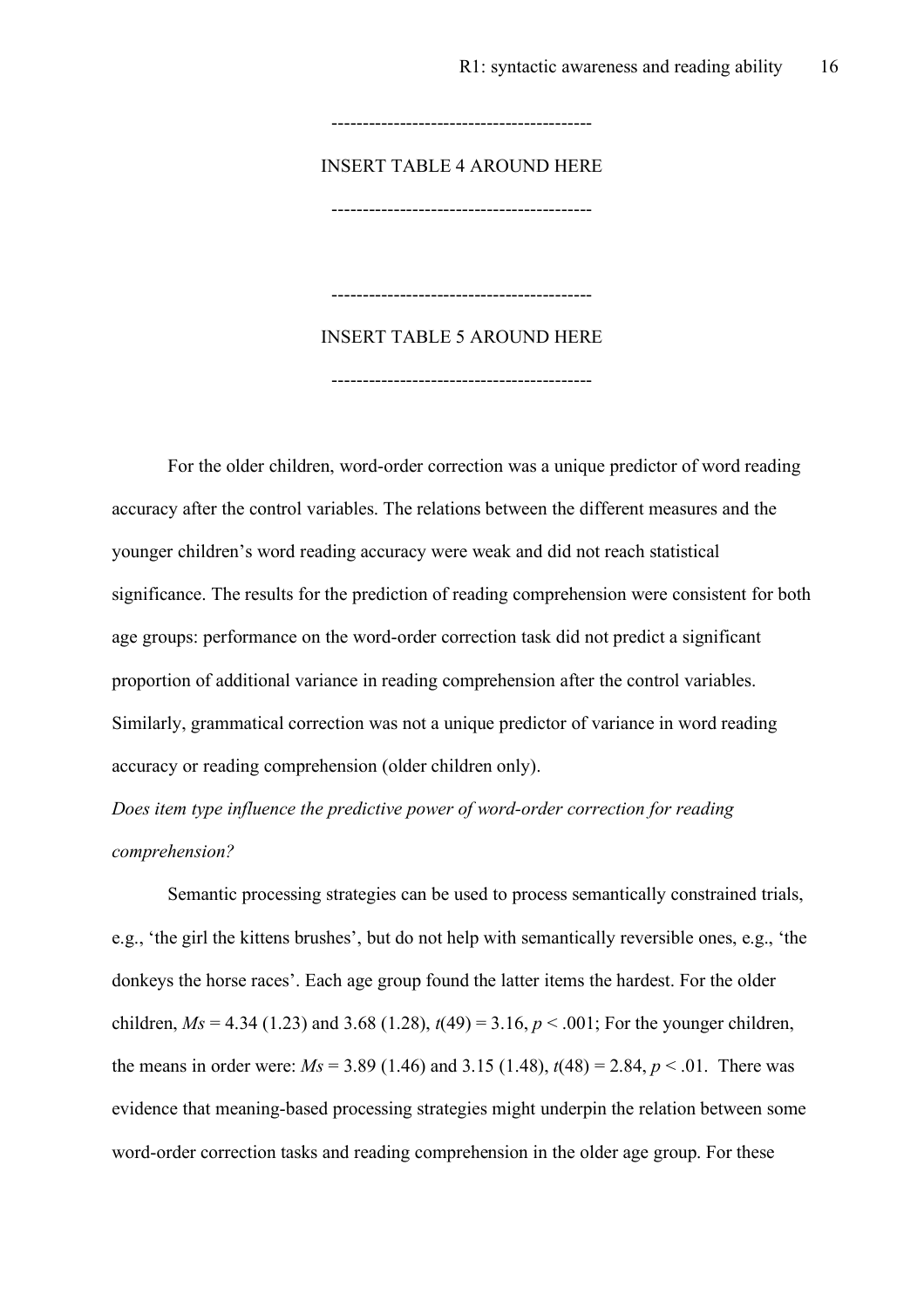children, there was a moderately sized and significant correlation between the semantically constrained items and reading comprehension skill,  $r = .41$ ,  $p < .005$ , and performance on these items explained an additional and significant proportion of variance in reading comprehension ( $R^2$  = .066, *p* < .05) in a multiple regression analysis after the vocabulary, grammatical knowledge, and memory controls. Performance on the reversible items did not correlate significantly with reading comprehension for this age group,  $r = .23$ ,  $p > .10$ . The magnitude of the difference between the two correlations was significant,  $t(47) = 1.94$ ,  $p <$ .05 (one-tailed). In the younger sample, both item types were correlated with comprehension: reversible items,  $r = .42$ ,  $p < .005$ ; semantically constrained  $r = .31$ ,  $p < .05$ , but neither explained unique variance in the prediction of reading comprehension after the control variables.

#### Discussion

This study demonstrated that different language and memory skills were related to different measures of syntactic awareness suggesting that different measures of syntactic awareness are not equivalent. There was little support for a special relation between syntactic awareness and reading comprehension: the data suggest that the correlation between the two might arise because of variance shared with language and memory skills. In contrast, there was evidence that word reading and syntactic awareness share unique variance that is not explained by vocabulary and grammatical knowledge or memory. The implications for how we measure and conceptualise syntactic awareness, and its relation with reading ability, are discussed, in turn.

Word-order correction and grammatical correction tasks are both widely used measures of syntactic awareness. They appear to tap into different additional skills. Vocabulary was the strongest predictor of both measures of syntactic awareness, explaining unique variance in addition to the proportion associated with grammatical knowledge and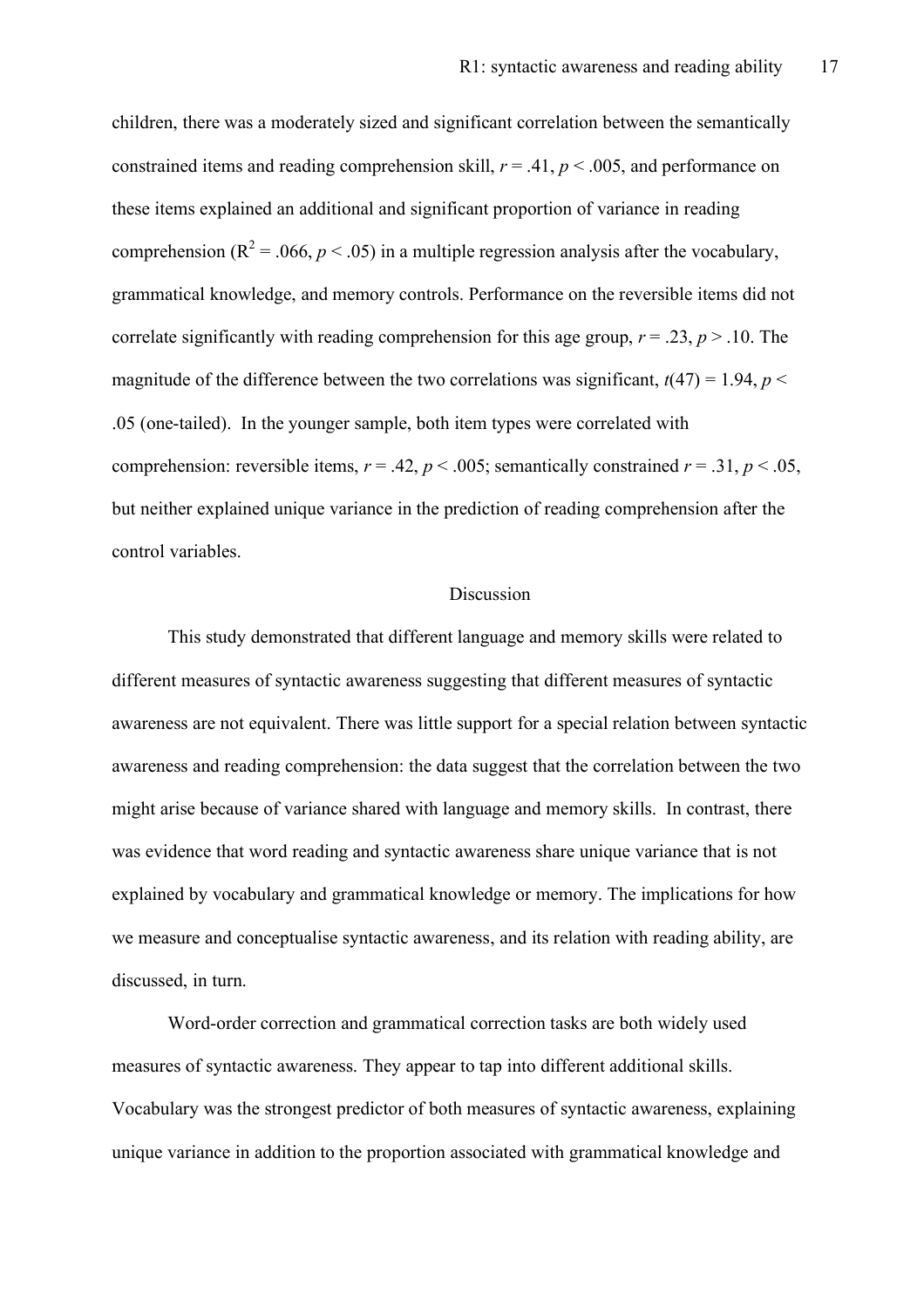memory, a finding that is consistent with previous research (e.g., Bowey, 1986a, 1986b; Willows & Ryan, 1986). The novel finding is the contrast between memory and grammatical knowledge as predictors. For both age groups, memory was associated with performance on the word-order correction task, in which words are stored and reordered. Grammatical knowledge was an important variable in grammatical correction tasks, where grammatical and morphological anomalies are presented; it did not predict performance on the word-order correction task over and above vocabulary and memory. These findings provide empirical support for Bowey's (1994) proposal that word-order correction tasks are more dependent on memory than are grammatical correction tasks. In addition, the findings indicate that performance on the grammatical correction task is more closely associated with grammatical knowledge than is performance on the word-order correction tasks. For the younger age group, grammatical knowledge was the only variable that correlated significantly with performance on the grammatical correction task. Together the results strongly suggest that these two measures of syntactic awareness are not equivalent.

The tasks compared in the current research are two of the most widely-used measures of syntactic awareness and they each have different strengths and weaknesses. The current findings indicate that language and/or memory demands must be considered when choosing a measure of syntactic awareness. Additional factors may also influence performance. Bowey (1994) suggested that word-order correction tasks might be heavily influenced by semantic processing strategies. In the current study items that could be processed with meaning-based strategies, semantically constrained trials, were easier than those than required syntactic constraints to be considered, the semantically reversible trials (see also Nation  $\&$  Snowling, 2000). In addition, only performance on the semantically constrained trials predicted reading comprehension skill (for the older children).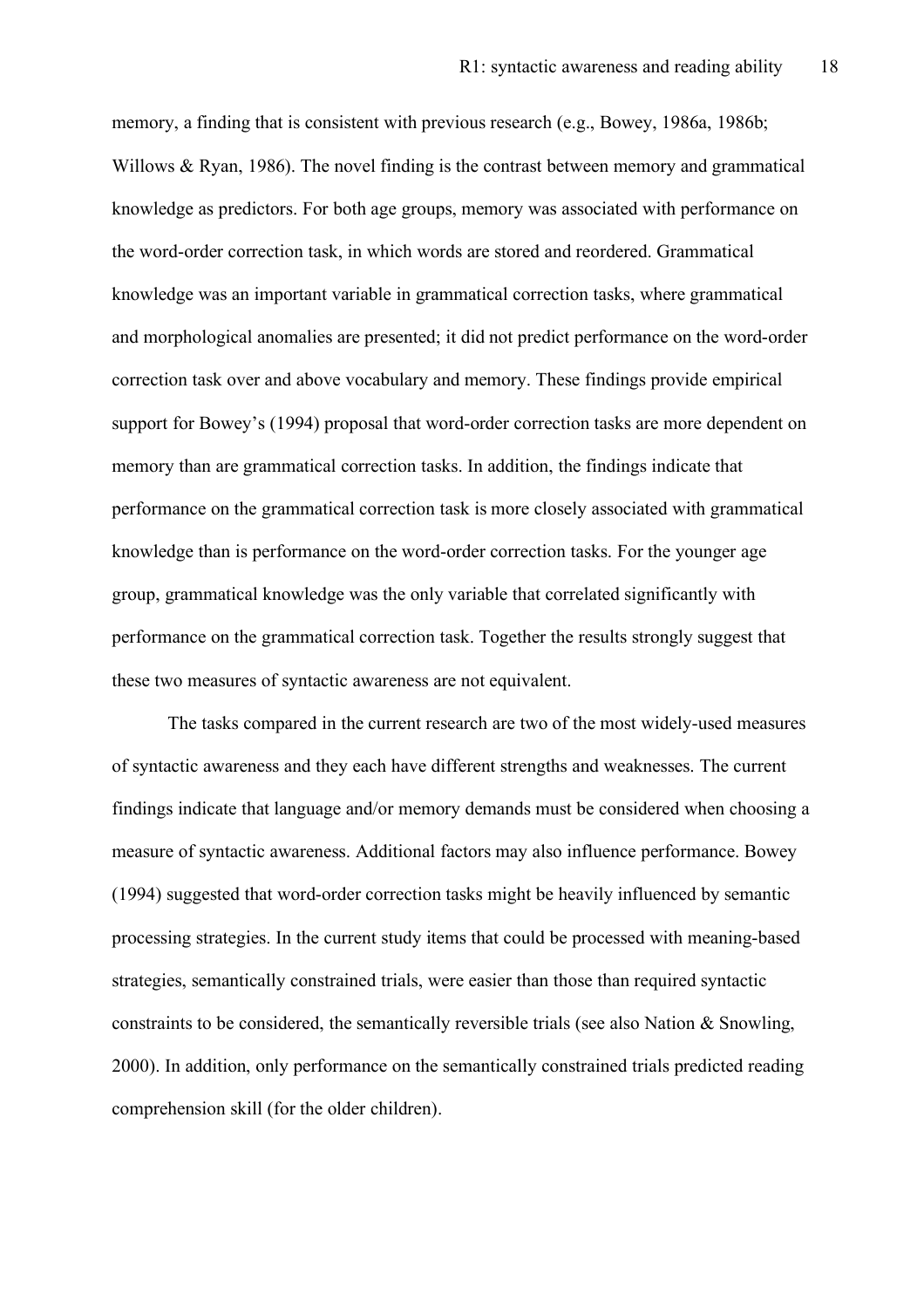Syntactic awareness has been linked theoretically to both word reading and reading comprehension. The current findings strongly suggest that the relation between syntactic awareness and reading comprehension is indirect and arises from the variance shared with vocabulary, grammatical knowledge and memory. There is one important qualification: for the older children, reading comprehension shared unique variance with items on word-order correction tasks that were dependent on semantic (or meaning-based) processing strategies. In contrast, the word-order correction task shared a unique relation with word reading ability, at least for the older children. This finding is consistent with Gottardo et al.'s study, in which syntactic awareness explained unique variance in word reading skills after memory controls and Demont and Gombert's (1996) work, where vocabulary and IQ were controlled. However, grammatical correction was not predictive of word reading level in the current study. The findings strongly suggest that the presence or absence of relations between syntactic awareness and word reading and reading comprehension may depend on which task is used to assess syntactic awareness.

The pattern of relations between reading ability, vocabulary, grammatical knowledge and the two measure of syntactic awareness was not the same for each age group. The reliabilities of the measures were all adequate, thus it is reasonable to assume that the differences found in the pattern of correlations for the two age groups reflected the strength of the relations between these variables with age. Indeed, Demont and Gombert (1996) found that different metalinguistic skills influenced both word reading and reading comprehension at different time points in their longitudinal work. This is not surprising when we consider the literature on phonological awareness, another metalinguistic skill associated with reading ability. There is strong evidence that different aspects of phonological awareness may have different developmental trajectories: awareness of syllables appears to arise spontaneously and is evident even in very young children, whereas there is an ongoing debate about whether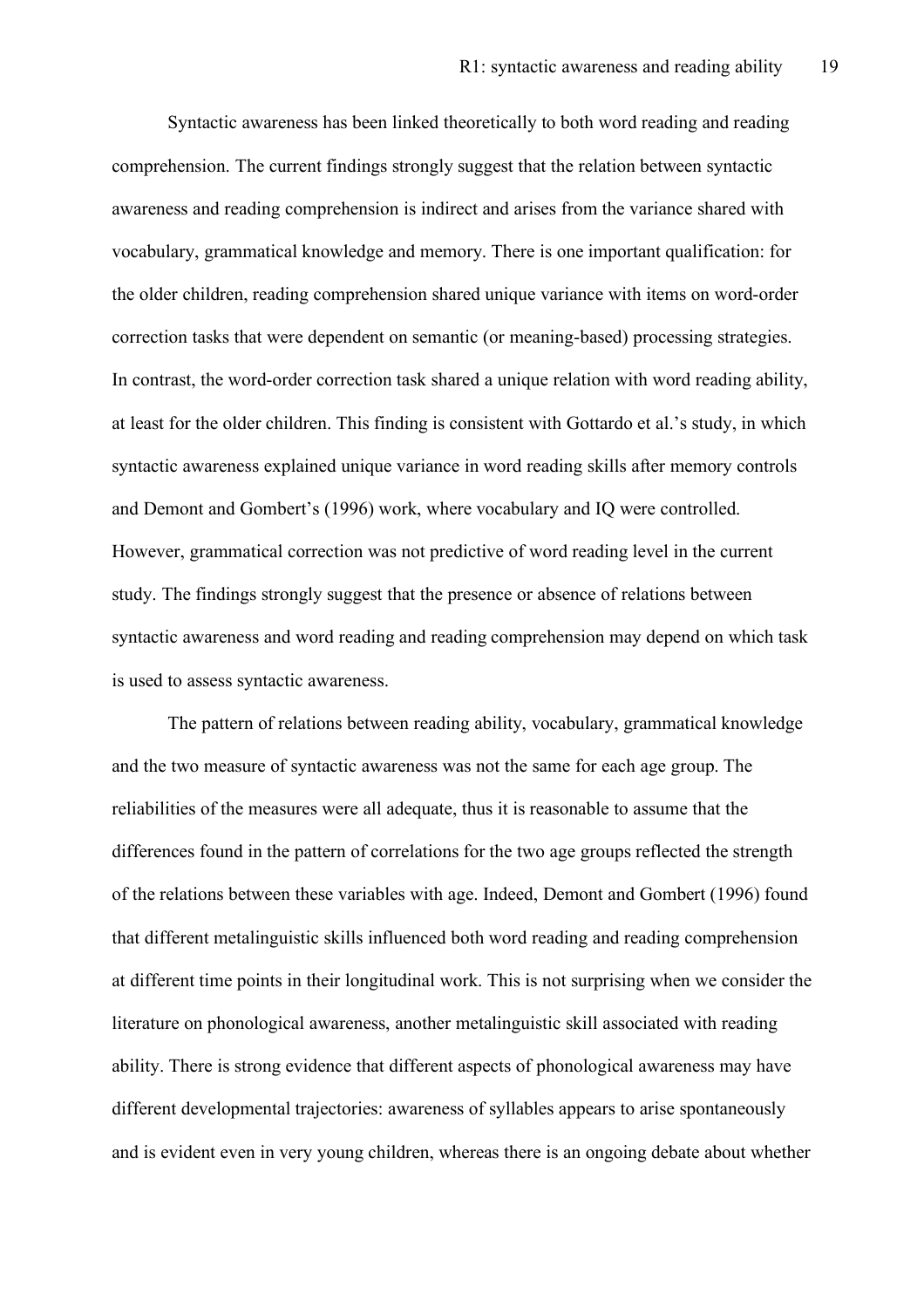or not phonemic awareness requires an external stimulus such as reading instruction (Castles & Coltheart, 2004).

This study presents some interesting findings but questions remain. We need to determine how best to control methodologically for the tendency of young children to automatically correct ungrammatical sentences. The adjustment used in the current work is not precise because it is not clear what proportion of correct trials are the result of spontaneous corrections rather than identification and deliberate correction. This may account for the absence of correlations between performance on the grammatical correction task and the other measures for the younger children who produced many spontaneous corrections in the imitation condition. Future research needs to address the precise nature of any causal relations between syntactic awareness and different aspects of reading ability with longitudinal designs and intervention studies. We also need to determine whether syntactic awareness impacts upon different aspects of reading at different stages of reading development. In relation to this point, the contribution of phonological processing skills to the apparent link between syntactic awareness and word reading skill should be considered (see Gottardo et al, 1997).

This research has demonstrated that different language and memory skills support different measures of syntactic awareness. These findings suggest that different measures of syntactic awareness are not comparable, a conclusion that has implications for the theoretical construct and the study of this aspect of metalinguistic awareness. The current findings support the hypothesis that syntactic awareness may facilitate the development of word reading in context; they also suggest that the relations between syntactic awareness and reading comprehension may reflect the importance of memory and language to both measures, rather than a special relationship between the two.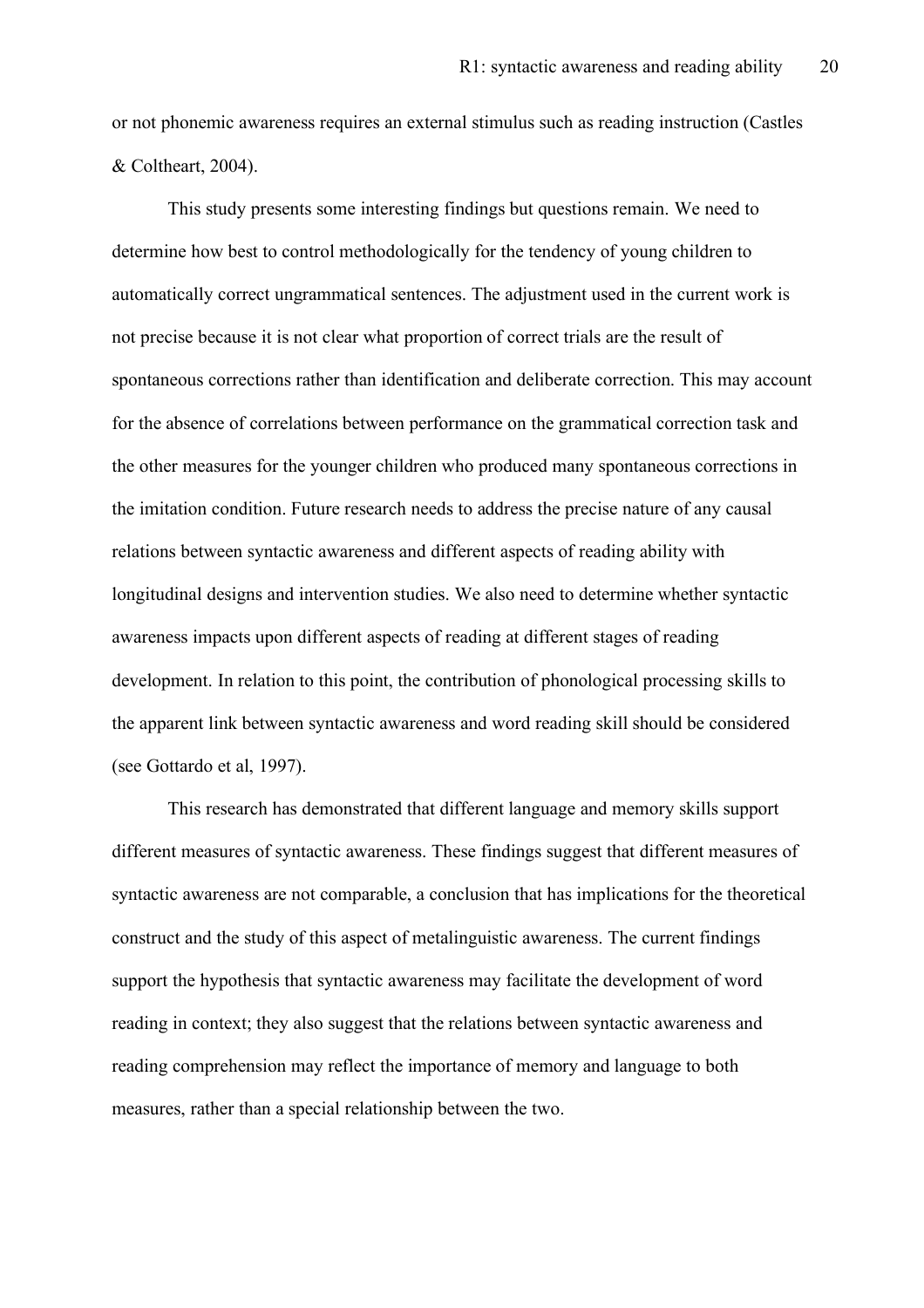#### References

- Bentin, S., Deutsch, A., & Liberman, I. Y. (1990). Syntactic competence and reading ability in children. *Journal of Experimental Child Psychology, 48*, 147-172.
- Bishop, D. V. M. (2003). *Test for Reception of Grammar - 2*: Harcourt Assessment.
- Bowey, J. A. (1986a). Syntactic awareness and verbal performance from preschool to fifth grade. *Journal of Psycholinguistic Research, 15*, 285-306.
- Bowey, J. A. (1986b). Syntactic awareness in relation to reading skill and ongoing comprehension monitoring. *Journal of Experimental Child Psychology, 41*, 282-299.
- Bowey, J. A. (1994). Grammatical awareness and learning to read: A critique. In E. M. H. Assink (Ed.), *Literacy Acquisition and Social Context* (pp. 122-149). London: Harvester Wheatsheaf.
- Bowey, J. A., & Patel, R. K. (1988). Metalinguistic ability and early reading achievement. *Applied Psycholinguistics, 9*, 367-383.
- Cain, K., Oakhill, J., & Bryant, P. E. (2004). Children's reading comprehension ability: Concurrent prediction by working memory, verbal ability, and component skill. *Journal of Educational Psychology, 96*, 671-681.
- Castles, A., & Coltheart, M. (2004). Is there a causal link from phonological awareness to success in learning to read? *Cognition, 91*, 77-111.
- Dunn, L. M., Dunn, L. M., Whetton, C., & Pintillie, D. (1992). *British Picture Vocabulary Scale*. Windsor: NFER-Nelson.
- Echols, L. D., West, R. F., Stanovich, K. E., & Zehr, K. S. (1996). Using children's literacy activities to predict growth in verbal cognitive skills: A longitudinal investigation. *Journal of Educational Psychology, 88*, 296-304.
- Gaux, C., & Gombert, J. E. (1999). Implicit and explicit syntactic knowledge and reading in pre-adolescents. *British Journal of Developmental Psychology, 17*, 169-188.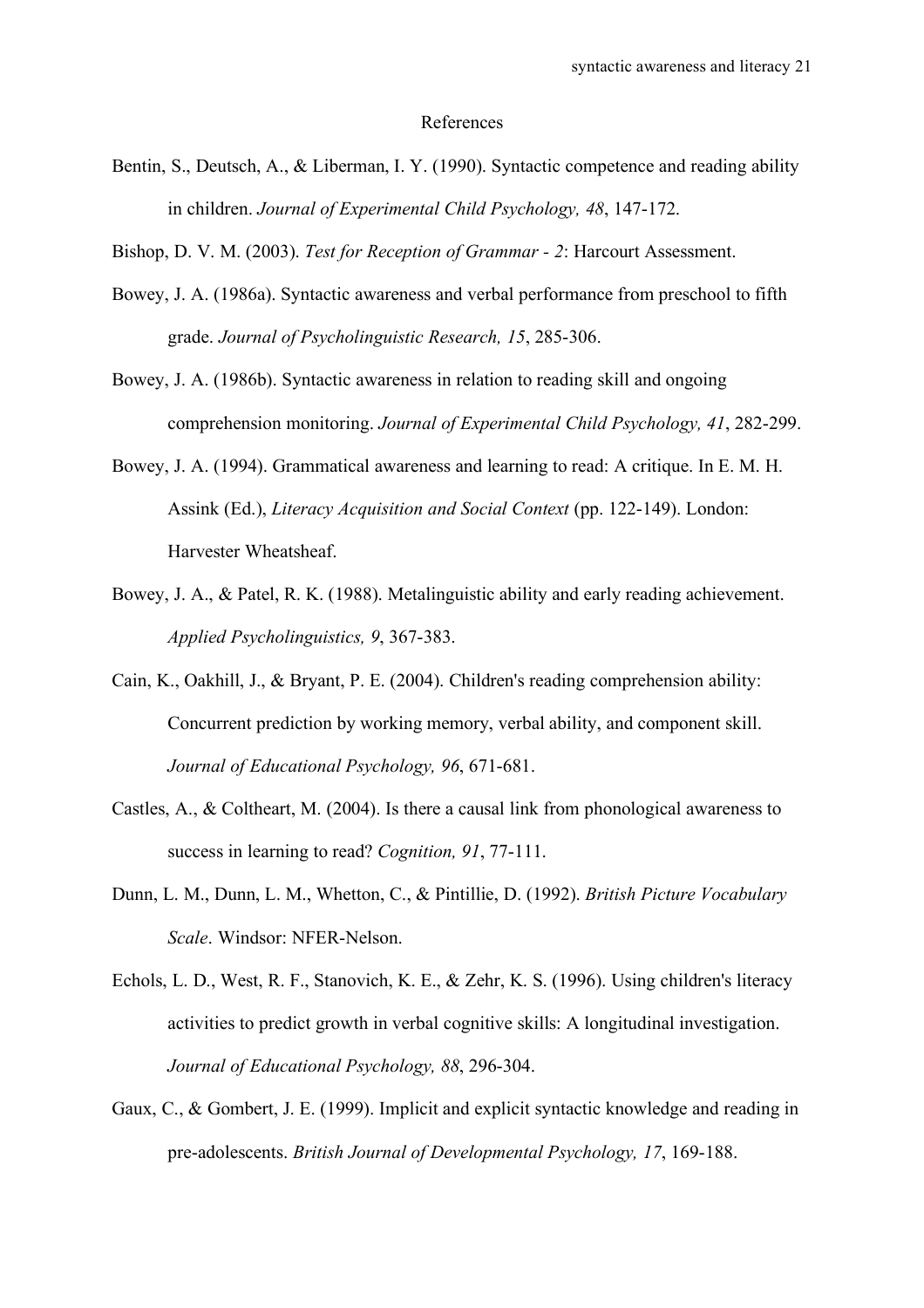- Goff, D. A., Pratt, C., & Ong, B. (2005). The relations between children's reading comprehension, working memory, language skills and components of reading decoding in a normal sample. *Reading and Writing: An Interdisciplinary Journal, 18*, 583-616.
- Gottardo, A., Stanovich, K. E., & Siegel, L. (1996). The relationships between phonological sensitivity, syntactic processing, and verbal working memory in the reading performance of third-grade children. *Journal of Experimental Child Psychology, 63*, 563-582.
- Muter, V., & Snowling, M. (1998). Concurrent and longitudinal predictors of reading: The role of metalinguistic and short-term memory skills. *Reading Research Quarterly, 33*, 320-337.
- Nation, K., & Snowling, M. J. (2000). Factors influencing syntactic awareness skills in normal readers and poor comprehenders. *Applied Psycholinguistics, 21*, 229-241.
- Neale, M. D. (1997). *The Neale Analysis of Reading Ability - Revised (NARA-II)*. Windsor: NFER-Nelson.
- Rego, L. L. B., & Bryant, P. E. (1993). The connection between phonological, syntactic and semantic skills and children's reading and spelling. *European Journal of Education, 8*, 235-246.
- Rego, L. L. B., & Bryant, P. E. (1993). The connection between phonological, syntactic and semantic skills and children's reading and spelling. *European Journal of Psychology of Education, 13*, 235-246.
- Siegel, L. S., & Ryan, E. B. (1988). Development of grammatical-sensitivity, phonological, and short-term memory skills in normally achieving and learning disabled children. *Developmental Psychology, 24*, 28-37.

Siegel, L. S., & Ryan, E. B. (1989). Development of working memory in normally achieving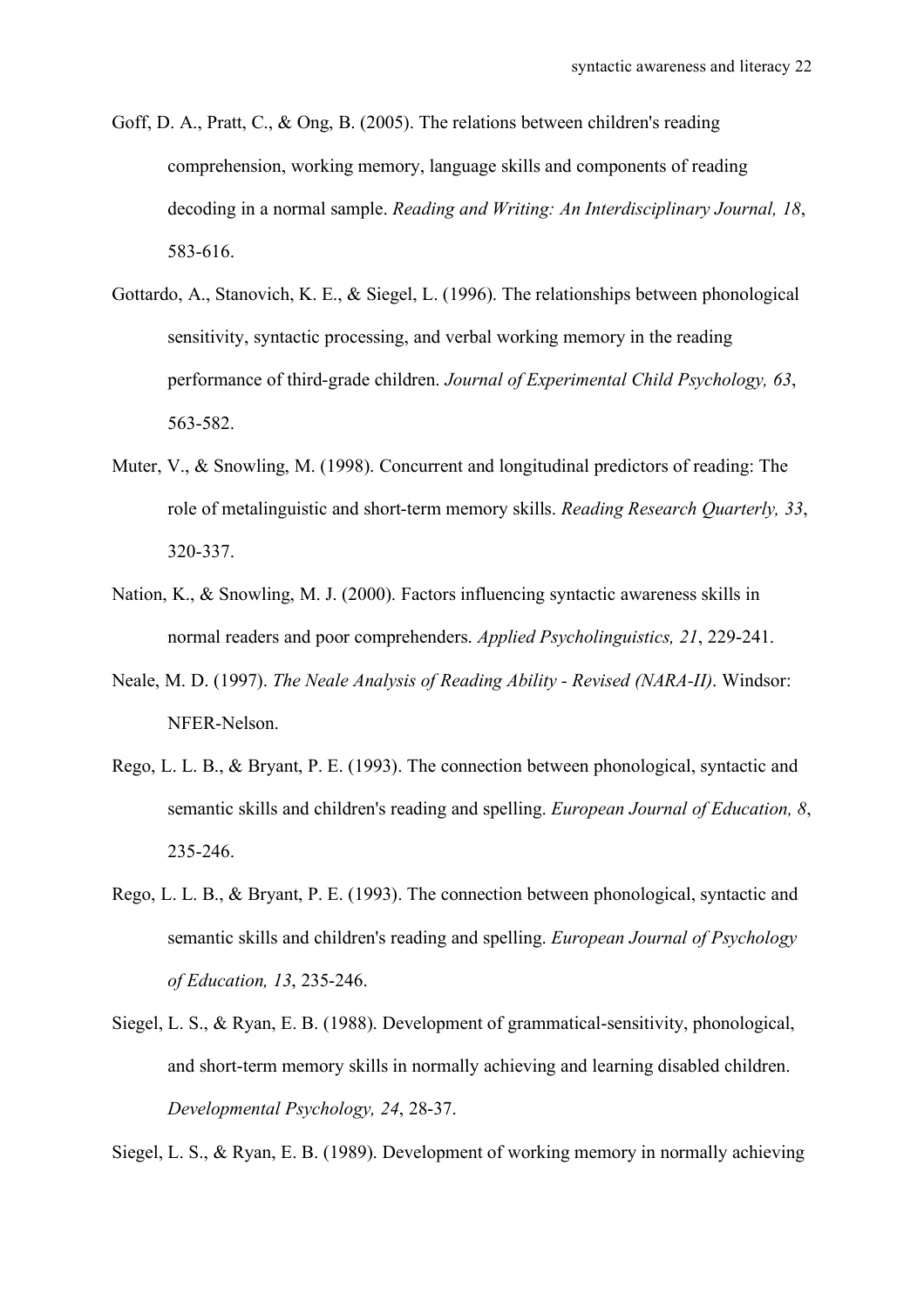and subtypes of learning disabled children. *Child Development, 60, 973-80.*

- Stanovich, K. E., & Cunningham, A. E. (1992). Studying the consequences of literacy within a literate society: The cognitive correlates of print exposure. *Memory and Cognition, 20*, 51-68.
- Swanson, H. L., & Howell, M. (2001). Working memory, short-term memory, and speech rate as predictors of children's reading performance at different ages. *Journal of Educational Psychology, 93, 720-734.*
- Tunmer, W., & Bowey, J. A. (1984). Metalinguistic awareness and reading acquisition. In W. E. Tunmer, J. A. Bowey, C. Pratt & M. L. Herriman (Eds.), *Metalinguistic awareness in children: Theory, research, and implications*. Berlin: Spring-Verlag.
- Tunmer, W. E. (1989). The role of language-related factors in reading disability. In D. Shankweiler & I. Y. Liberman (Eds.), *Phonology and Reading Disability: Solving the Reading Puzzle* (pp. 91-131). Ann Arbor: University of Michigan Press.
- Tunmer, W. E., & Hoover, W. (1992). Cognitive and linguistic factors in learning to read. In P. B. Gough, L. C. Ehri & R. Treiman (Eds.), *Reading acquisition* (pp. 175-214). Hillsdale, NJ: Lawrence Erlbaum Associates.
- Willows, D. M., & Ryan, E. B. (1986). The development of grammatical sensitivity and its relationship to early reading achievement. *Reading Research Quarterly, 21*, 253-266.
- Yuill, N. M., Oakhill, J. V., & Parkin, A. J. (1989). Working memory, comprehension skill and the resolution of text anomaly. *British Journal of Psychology, 80, 351-361.*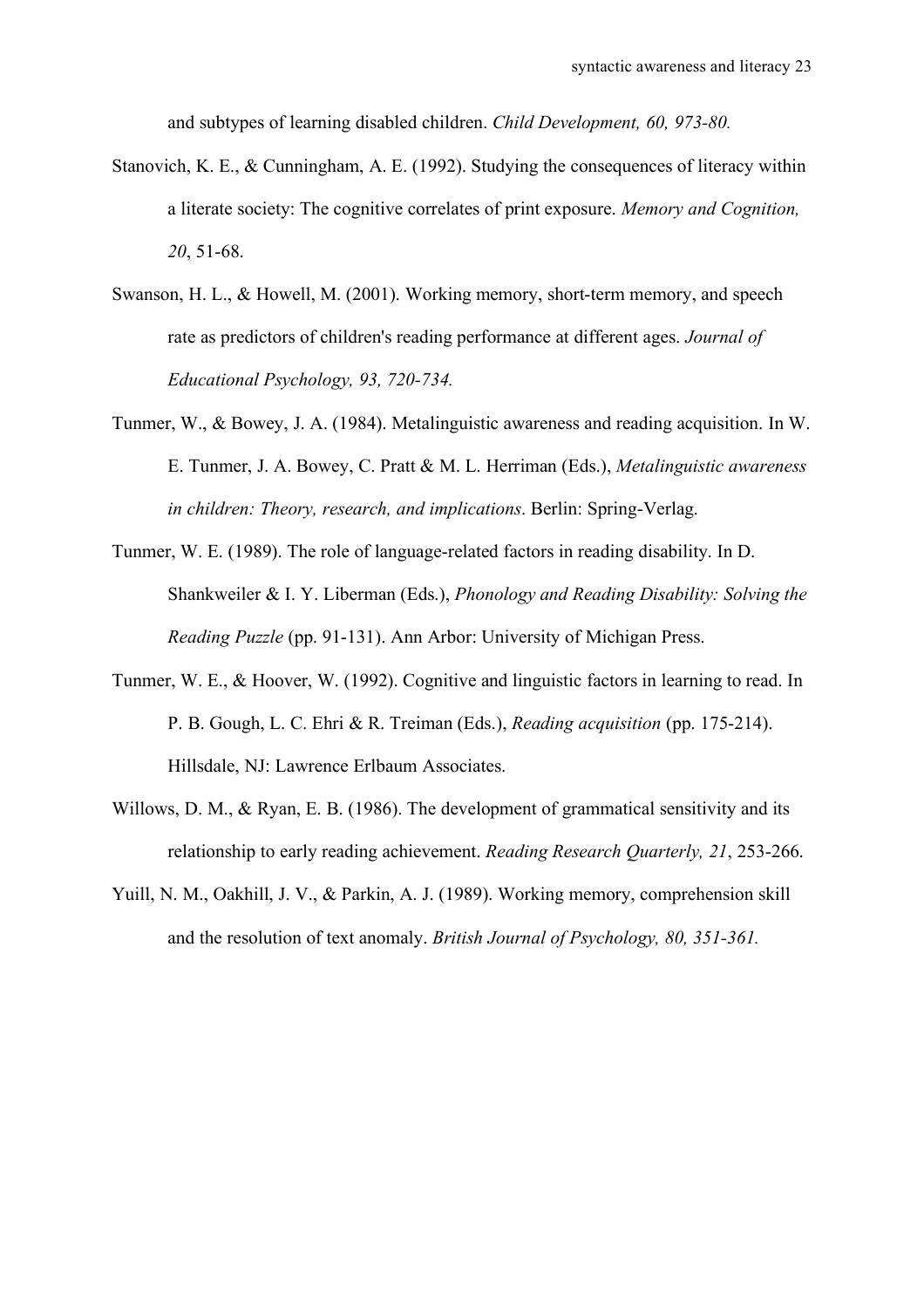#### Acknowledgements

This work was supported by a Research Promotion Fund Grant from the University of Essex. I would like to thank the schools in Essex who participated in this research and Simon Bignell who assisted with the data collection. My thanks to Judy Bowey and two anonymous reviewers for their comments on an earlier version of this paper.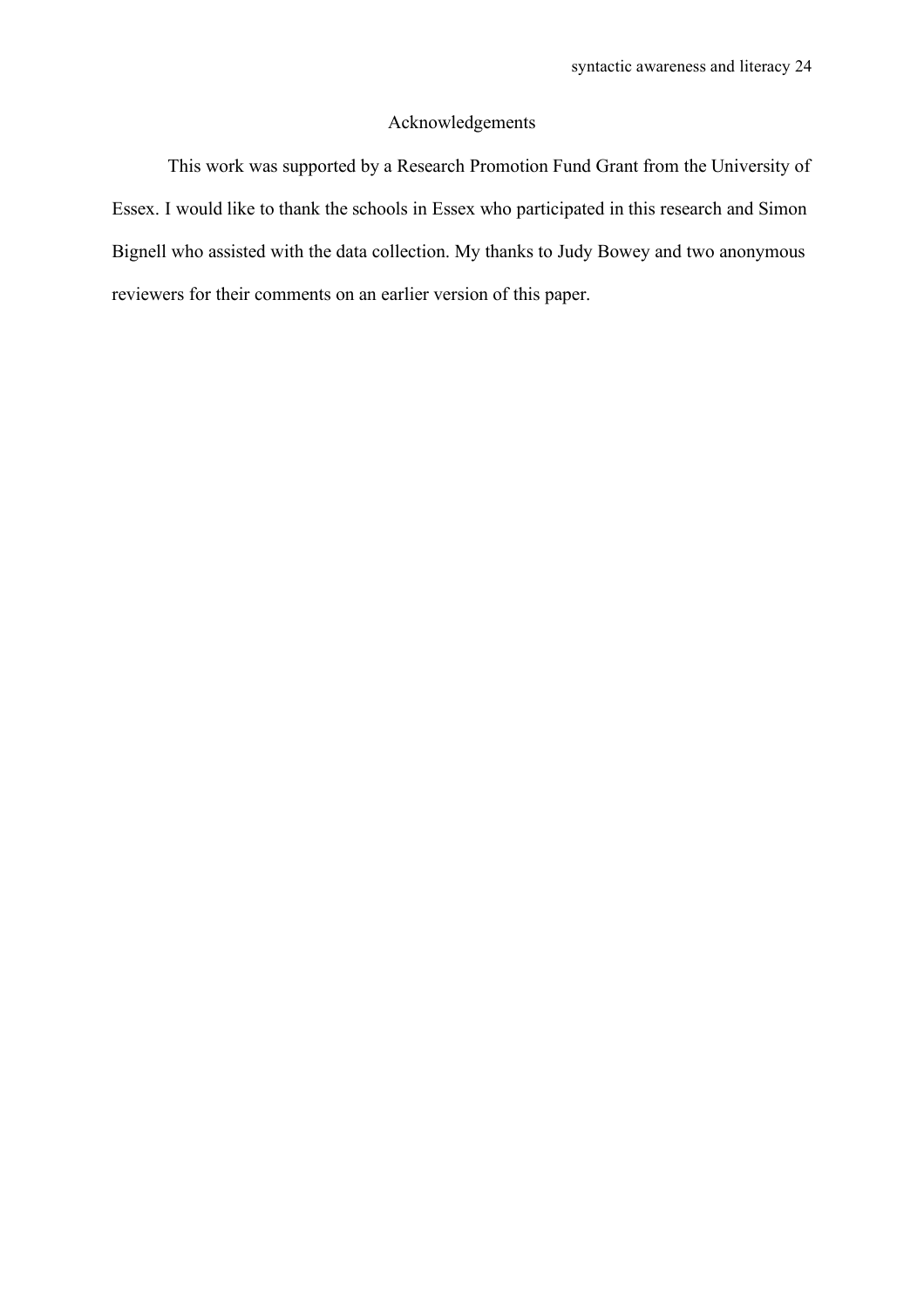#### Footnotes

1. Forty-two children (21.4%) were excluded from the original sample on the basis of their vocabulary scores. A further 37 were excluded because they either had a statement of special educational needs, spoke English as an additional language, or parental permission was not given. The precise numbers for each category are not known because the teachers did not release this information.

2. Individual analyses with either digit recall or working memory raw scores produced the same pattern of results.